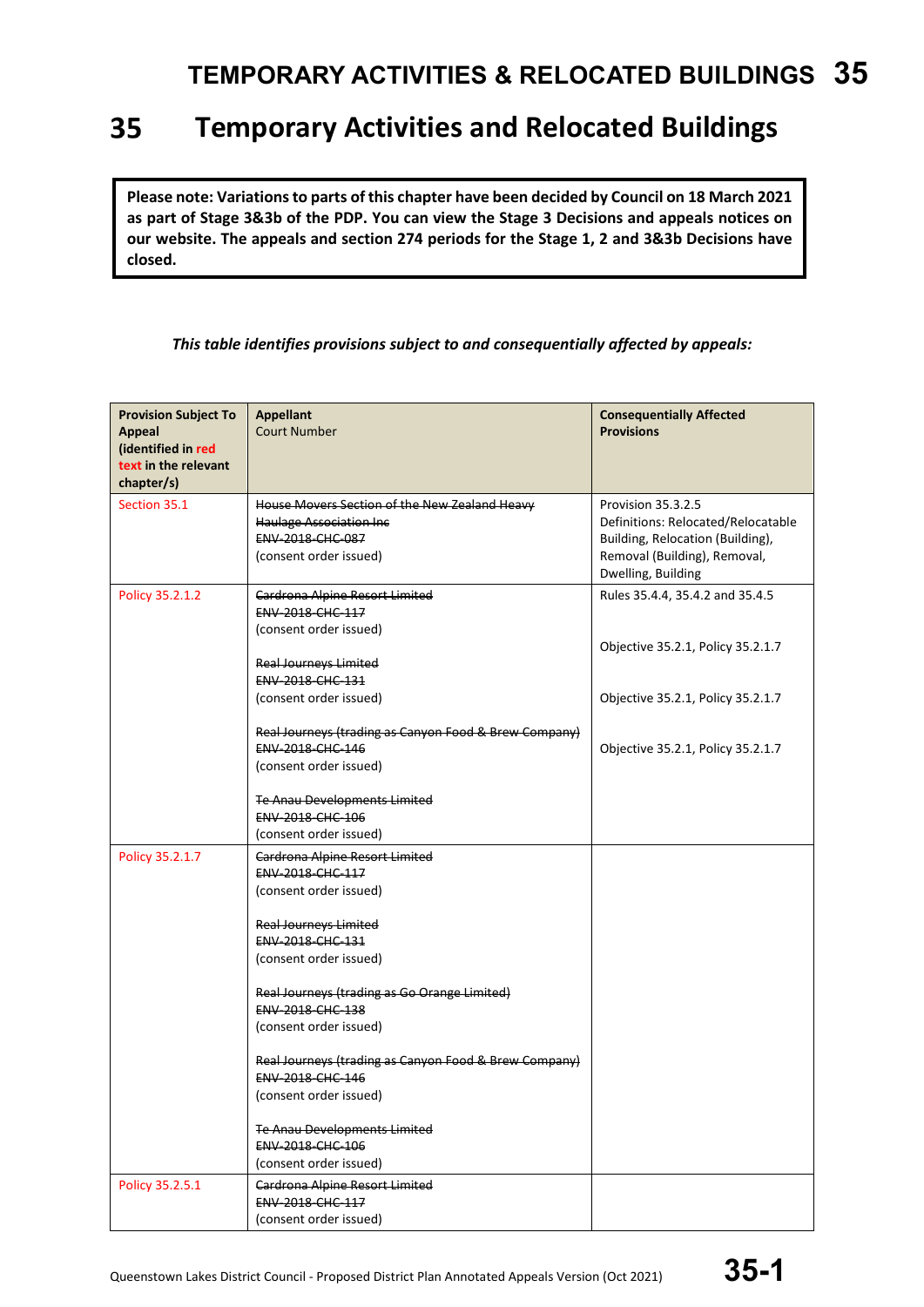|                  |                                                                        | Policy 35.2.5.2, Rule 35.4.12      |
|------------------|------------------------------------------------------------------------|------------------------------------|
|                  | <b>Real Journeys Limited</b><br>ENV-2018-CHC-131                       |                                    |
|                  |                                                                        |                                    |
|                  | (consent order issued)<br>Real Journeys (trading as Go Orange Limited) | Policy 35.2.5.2, Rule 35.4.12      |
|                  | ENV-2018-CHC-138                                                       |                                    |
|                  |                                                                        |                                    |
|                  | (consent order issued)                                                 | Policy 35.2.5.2, Rule 35.4.12      |
|                  |                                                                        |                                    |
|                  | Real Journeys (trading as Canyon Food & Brew Company)                  |                                    |
|                  | <b>ENV 2018 CHC 146</b>                                                | Policy 35.2.5.2, Rule 35.4.12      |
|                  | (consent order issued)                                                 |                                    |
|                  |                                                                        |                                    |
|                  | New Zealand Tungsten Mining Limited                                    | Policy 35.2.5.2, Rule 35.4.12      |
|                  | <b>ENV 2018 CHC 151</b>                                                |                                    |
|                  | (consent order issued)                                                 |                                    |
|                  |                                                                        |                                    |
|                  | <b>Te Anau Developments Limited</b>                                    |                                    |
|                  | ENV-2018-CHC-106                                                       |                                    |
|                  | (consent order issued)                                                 |                                    |
| Policy 35.2.5.2  | <b>Cardrona Alpine Resort Limited</b>                                  |                                    |
|                  | <b>ENV 2018 CHC 117</b>                                                |                                    |
|                  | (consent order issued)                                                 |                                    |
|                  |                                                                        | Rule 35.4.12                       |
|                  | Real Journeys (trading as Canyon Food & Brew Company)                  |                                    |
|                  | ENV-2018-CHC-146                                                       |                                    |
|                  | (consent order issued)                                                 | Rule 35.4.12                       |
|                  |                                                                        |                                    |
|                  | Real Journeys (trading as Go Orange Limited)                           |                                    |
|                  | ENV-2018-CHC-138                                                       | Rule 35.4.12                       |
|                  | (consent order issued)                                                 |                                    |
|                  |                                                                        |                                    |
|                  | <b>Real Journeys Limited</b>                                           | Rule 35.4.12                       |
|                  | ENV-2018-CHC-131                                                       |                                    |
|                  | (consent order issued)                                                 |                                    |
|                  |                                                                        |                                    |
|                  | Te Anau Developments Limited                                           |                                    |
|                  | ENV-2018-CHC-106                                                       |                                    |
|                  | (consent order issued)                                                 |                                    |
| Objective 35.2.6 | House Movers Section of the New Zealand Heavy                          | Provision 35.3.2.5                 |
|                  | <b>Haulage Association Inc.</b>                                        | Definitions: Relocated/Relocatable |
|                  | <b>ENV 2018 CHC 087</b>                                                | Building, Relocation (Building);   |
|                  | (consent order issued)                                                 | Removal (Building), Removal,       |
|                  |                                                                        |                                    |
|                  |                                                                        | Dwelling, Building                 |
| Policy 35.2.6.1  | House Movers Section of the New Zealand Heavy                          | Provision 35.3.2.5                 |
|                  | <b>Haulage Association Inc.</b>                                        | Definitions: Relocated/Relocatable |
|                  | ENV-2018-CHC-087                                                       | Building, Relocation (Building);   |
|                  | (consent order issued)                                                 | Removal (Building), Removal,       |
|                  |                                                                        | Dwelling, Building                 |
| Rule 35.4.7.e    | <b>Real Journeys Limited</b>                                           |                                    |
|                  | ENV-2018-CHC-131                                                       |                                    |
|                  | (consent order issued)                                                 |                                    |
|                  |                                                                        |                                    |
|                  | Te Anau Developments Limited                                           |                                    |
|                  | ENV-2018-CHC-106                                                       |                                    |
|                  | (consent order issued)                                                 |                                    |
| Rule 35.4.12     |                                                                        |                                    |
|                  | Cardrona Alpine Resort Limited                                         | Objective 35.2.5, Policy 35.2.5.1, |
|                  | <b>ENV 2018 CHC 117</b>                                                | Policy 35.2.5.2                    |
|                  | (consent order issued)                                                 |                                    |
|                  |                                                                        |                                    |
|                  | <b>Real Journeys Limited</b><br>ENV-2018-CHC-131                       |                                    |
|                  |                                                                        |                                    |
|                  | (consent order issued)                                                 |                                    |
|                  |                                                                        |                                    |
|                  | Real Journeys (trading as Go Orange Limited)                           |                                    |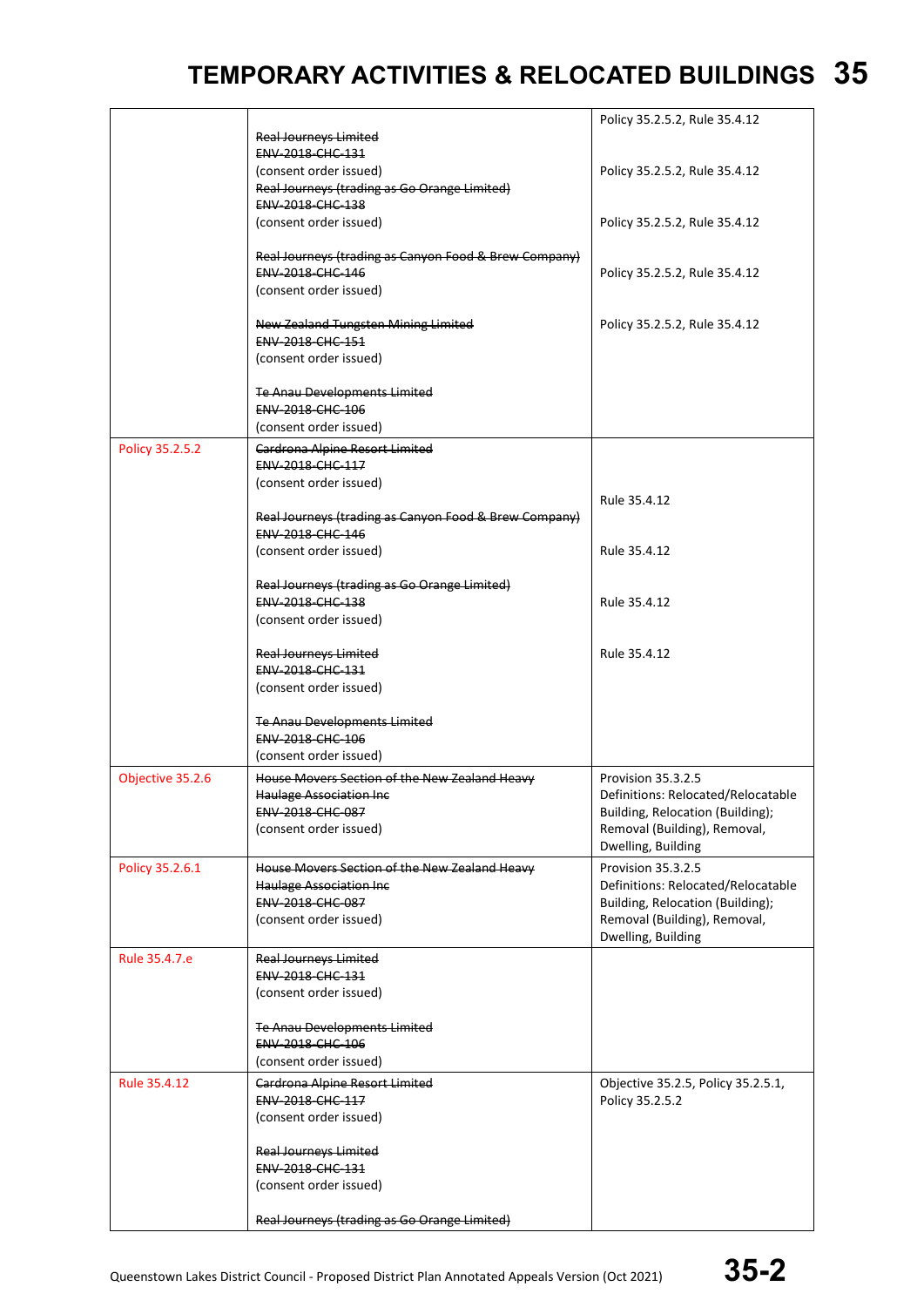|              | ENV-2018-CHC-138<br>(consent order issued)<br>Real Journeys (trading as Canyon Food & Brew Company)<br><b>ENV-2018-CHC-146</b><br>(consent order issued)                               |                                                                                                                                                    |
|--------------|----------------------------------------------------------------------------------------------------------------------------------------------------------------------------------------|----------------------------------------------------------------------------------------------------------------------------------------------------|
|              | <b>Te Anau Developments Limited</b><br>ENV-2018-CHC-106<br>(consent order issued)                                                                                                      |                                                                                                                                                    |
| Rule 35.4.13 | House Movers Section of the New Zealand Heavy<br><b>Haulage Association Inc.</b><br><b>ENV-2018-CHC-087</b><br>(consent order issued)                                                  | Provision 35.3.2.5<br>Definitions: Relocated/Relocatable<br>Building, Relocation (Building);<br>Removal (Building), Removal,<br>Dwelling, Building |
| Rule 35.4.14 | House Movers Section of the New Zealand Heavy<br><b>Haulage Association Inc.</b><br><b>ENV-2018-CHC-087</b><br>(consent order issued)                                                  | Provision 35.3.2.5<br>Definitions: Relocated/Relocatable<br>Building, Relocation (Building);<br>Removal (Building), Removal,<br>Dwelling, Building |
| Rule 35.5.1  | <b>Real Journeys Limited</b><br><b>ENV 2018 CHC 131</b><br>(consent order issued)<br>Real Journeys (trading as Go Orange Limited)<br><b>ENV 2018 CHC 138</b><br>(consent order issued) |                                                                                                                                                    |

#### *This table identifies new provisions sought to be added:*

| <b>Appellant</b><br><b>Court Number</b>                                                           | Provision/s Sought to be Added into Chapter 3                                                                                                          |
|---------------------------------------------------------------------------------------------------|--------------------------------------------------------------------------------------------------------------------------------------------------------|
| Cardrona Alpine<br>Resort Limited<br><b>ENV-2018-CHC-</b><br>117<br>(relief<br>withdrawn)         | Insert inclusion in Rule 35.4.1 for temporary storage and events carried out in Ski Area Sub Zones as<br>a permitted activity.                         |
| Real<br>Journeys<br>Limited<br><b>ENV-2018-CHC-</b><br>131<br>(consent<br>order<br>issued)        | Insert inclusion in Rule 35.4.1 for temporary storage and events carried out in Ski Area Sub Zones and<br>Rural Visitor Zones as a permitted activity. |
| Cardrona Alpine<br><b>Resort Limited</b><br><b>ENV-2018-CHC-</b><br>117<br>(relief<br>withdrawn)  | Insert inclusion in Rule 35.4.2 for temporary storage and events carried out in Ski Area Sub<br>a permitted activity.                                  |
| Real<br>Journeys<br><b>Limited</b><br><b>ENV-2018-CHC-</b><br>131<br>(consent<br>order<br>issued) | Insert inclusion in Rule 35.4.2 for temporary storage and events carried out in Ski Area Sub Zones and<br>Rural Visitor Zones as a permitted activity. |
| Cardrona Alpine<br><b>Resort Limited</b>                                                          | Insert inclusion in Rule 35.4.3 for temporary storage and events carried<br>a permitted activity.                                                      |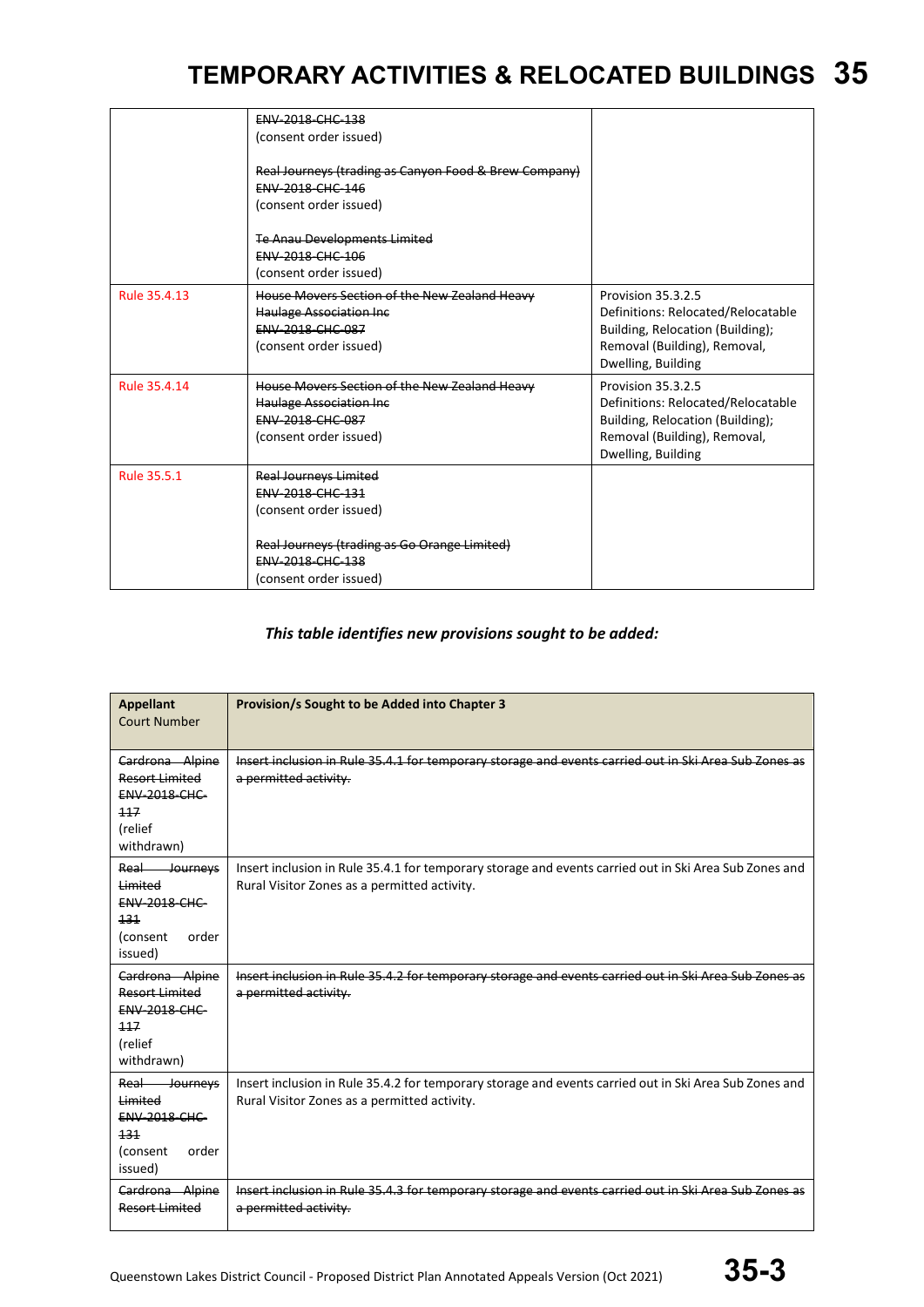| <b>ENV-2018-CHC-</b>                            |                                                                                                                                                                                                          |
|-------------------------------------------------|----------------------------------------------------------------------------------------------------------------------------------------------------------------------------------------------------------|
| 117<br>(relief                                  |                                                                                                                                                                                                          |
| withdrawn)                                      |                                                                                                                                                                                                          |
| Real Journeys                                   | Insert inclusion in Rule 35.4.3 for temporary storage and events carried out in Ski Area Sub Zones and                                                                                                   |
| Limited                                         | Rural Visitor Zones as a permitted activity.                                                                                                                                                             |
| <b>ENV-2018-CHC-</b>                            |                                                                                                                                                                                                          |
| 131<br>(consent<br>order                        |                                                                                                                                                                                                          |
| issued)                                         |                                                                                                                                                                                                          |
| Cardrona Alpine                                 | Insert an exclusion from Rule 35.4.4 for temporary activities undertaken within Ski Area Sub Zones as                                                                                                    |
| <b>Resort Limited</b><br><b>ENV-2018-CHC-</b>   | follows:                                                                                                                                                                                                 |
| 117                                             | This rule does not apply to temporary activities undertaken within the Cardrona Alpine Resort Sub<br>Zone (including any extensions to the current Ski Area Sub Zone at Cardrona to give effect to other |
| (relief amended)                                | relief sought in appeals.)                                                                                                                                                                               |
| (consent<br>order                               |                                                                                                                                                                                                          |
| issued)                                         |                                                                                                                                                                                                          |
| <del>- Anau</del><br>Te-<br><b>Developments</b> | Insert an exclusion from Rule 35.4.4 for temporary activities undertaken within Ski Area Sub Zones as<br>follows:                                                                                        |
| Limited                                         | This rule does not apply to temporary activities undertaken within the Cardrona Ski Activity Area or                                                                                                     |
| <b>ENV-2018-CHC-</b>                            | the Rural Visitor Zone Walter Peak.                                                                                                                                                                      |
| 106                                             |                                                                                                                                                                                                          |
| (consent<br>order<br>issued)                    |                                                                                                                                                                                                          |
| Real<br><b>Sourneys</b>                         | Insert an exclusion from Rule 35.4.4 for temporary activities undertaken within the Cardrona Ski                                                                                                         |
| <b>Limited</b>                                  | Activity Area or the Rural Visitor Zone Walter Peak as follows:                                                                                                                                          |
| <b>ENV-2018-CHC-</b>                            | This rule does not apply to temporary activities undertaken within the Cardrona Ski Activity Area or                                                                                                     |
| 131<br>(consent<br>order                        | the Rural Visitor Zone Walter Peak.                                                                                                                                                                      |
| issued)                                         |                                                                                                                                                                                                          |
| Cardrona Alpine                                 | Insert a new point c. in Rule 35.4.11 as follows:                                                                                                                                                        |
| <b>Resort Limited</b>                           | c. are required for power generation in Ski Area Sub Zones                                                                                                                                               |
| <b>ENV-2018-CHC-</b>                            |                                                                                                                                                                                                          |
| 117<br>(consent<br>order                        |                                                                                                                                                                                                          |
| issued)                                         |                                                                                                                                                                                                          |
| Real-<br><b>Journeys</b>                        | Insert a new point c. in Rule 35.4.11 as follows:                                                                                                                                                        |
| Limited                                         | c. are required for power generation in the Rural Visitor Zones or Ski Area Sub Zones.                                                                                                                   |
| <b>ENV-2018-CHC-</b><br>131                     |                                                                                                                                                                                                          |
| (consent<br>order                               |                                                                                                                                                                                                          |
| issued)                                         |                                                                                                                                                                                                          |
|                                                 |                                                                                                                                                                                                          |
| -Anau<br>Te -<br><b>Developments</b>            |                                                                                                                                                                                                          |
| Limited                                         |                                                                                                                                                                                                          |
| <b>ENV-2018-CHC-</b>                            |                                                                                                                                                                                                          |
| 106<br>(consent<br>order                        |                                                                                                                                                                                                          |
| issued)                                         |                                                                                                                                                                                                          |
| Cardrona Alpine                                 | Insert a new point in Rule 35.4.8 as follows:                                                                                                                                                            |
| <b>Resort Limited</b>                           | • Associated with the construction (including reconstruction, repair, maintenance, upgrading) of<br>$\bullet$                                                                                            |
| <b>ENV-2018-CHC-</b>                            | buildings, structures and infrastructure                                                                                                                                                                 |
| 117<br>(relief amended)                         | within the Cardrona Alpine Resort Sub Zone (including any extensions to the current Ski Area<br>$\bullet$<br>Sub Zone at Cardrona to give effect to other relief sought in appeals.)                     |
| (consent<br>order                               |                                                                                                                                                                                                          |
| issued)                                         |                                                                                                                                                                                                          |
| Real<br><b>Journeys</b>                         | Insert new points in Rule 35.4.8 to provide for maintenance of the Earnslaw as follows:                                                                                                                  |
| Limited<br><b>ENV-2018-CHC-</b>                 | Associated with the construction (including reconstruction, repair, maintenance, upgrading) of<br>$\bullet$                                                                                              |
| 131                                             | vessel survey work undertaken in relation to the "TSS Earnslaw" and associated buildings and<br>structures including slipway at Kelvin Peninsula;                                                        |
| (consent<br>order                               |                                                                                                                                                                                                          |
| issued)                                         |                                                                                                                                                                                                          |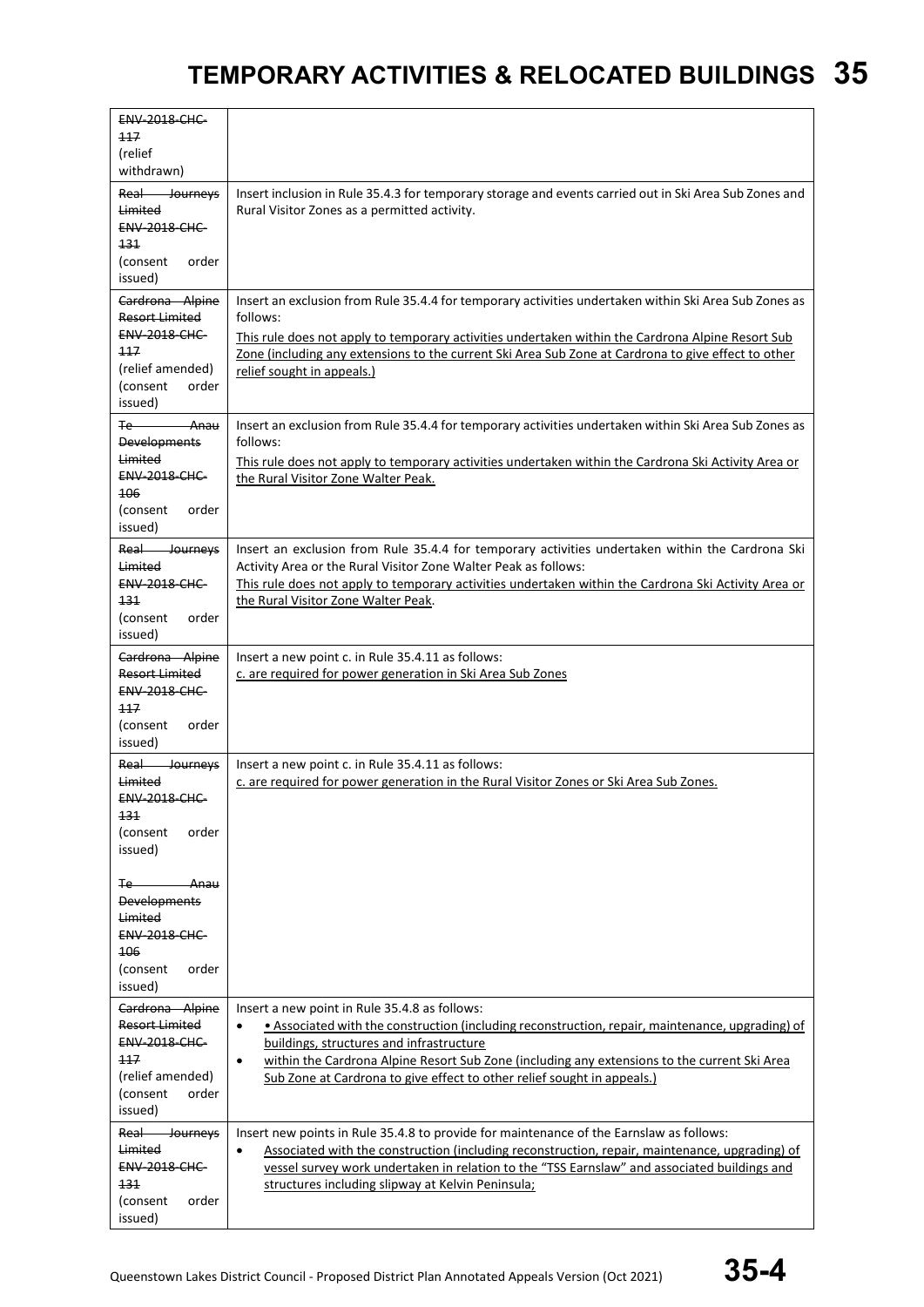| Te-<br>- Anau<br><b>Developments</b><br><b>Limited</b><br><b>ENV-2018-CHC-</b><br>106<br>(consent<br>order<br>issued)                                          | Associated with the construction (including reconstruction, repair, maintenance, upgrading) of<br>$\bullet$<br>buildings, structures and infrastructure with the Rural Visitor Zone Walter Peak and Cardrona<br>Ski Activity Area.                                                                 |
|----------------------------------------------------------------------------------------------------------------------------------------------------------------|----------------------------------------------------------------------------------------------------------------------------------------------------------------------------------------------------------------------------------------------------------------------------------------------------|
| <del>Anau</del><br>∓e—<br><b>Developments</b><br>Limited<br><b>ENV 2018 CHC</b><br>106<br>(relief amended)<br>(consent<br>order<br>issued)                     | Insert inclusion in Rules 35.4.1-35.4.3 for temporary storage and events carried out in the Cardrona<br>Ski Activity Area Subzone and Walter Peak Rural Visitor Zone as a permitted activity.                                                                                                      |
| House Movers<br>Section of the<br>New Zealand<br>Heavy Haulage<br><b>Association Inc.</b><br><b>ENV 2018 CHC</b><br>087<br>(consent<br>order<br>issued)        | Provide for the demolition and removal, relocation and re-siting of buildings (including dwellings) as<br>a permitted activity in all zones (except in relation to any scheduled or listed heritage buildings, or<br>any specific conservation, outstanding landscape or historic heritage zones). |
| House Movers<br>Section of the<br>- Zealand<br>New —<br>Heavy Haulage<br><b>Association Inc</b><br><b>ENV-2018-CHC-</b><br>087<br>(consent<br>order<br>issued) | Provide for non-notification and non-service of any resource consent application for relocated<br>buildings and dwellings (if not a permitted activity).                                                                                                                                           |

*Note: the annotations in this chapter reflect the Council's interpretation of the provisions affected by appeals.*

### **35.1 Purpose**

The purpose of the Temporary Activity provisions is to enable temporary events, filming, construction activities, military training, temporary utilities and temporary storage to be undertaken, subject to controls intended to minimise adverse effects. The provisions recognise that temporary activities, events and filming are important to the economic, social, and cultural vitality of the District, and are therefore encouraged.

The Relocated Building provisions primarily seek to ensure that the reinstatement of such buildings is compatible with the surrounding environment and amenity. The requirements of this chapter enable matters to be considered in addition to any specific controls for buildings and structures in the Zone Chapters and other relevant District Wide Chapters.

| Section 35.1 and relief sought                                                                                                                                                                                                                           | Appellant<br><b>Court Number</b>                                                                                                  | <b>Consequentially Affected</b><br><b>Provisions</b>                                                                                                     |
|----------------------------------------------------------------------------------------------------------------------------------------------------------------------------------------------------------------------------------------------------------|-----------------------------------------------------------------------------------------------------------------------------------|----------------------------------------------------------------------------------------------------------------------------------------------------------|
| Amend Section 35.1 to reflect the decision and<br>outcome in New Zealand Heavy Haulage<br>Association Inc v Central Otago District Council<br>(C45/2004 and C61/2004) as it relates to regulating<br>relocated dwellings (or to same or similar effect). | House Movers Section of the<br>New Zealand Heavy Haulage<br>Association Inc.<br><b>ENV 2018 CHC 087</b><br>(consent order issued) | Provision 35.3.2.5<br>Definitions:<br>Relocated/Relocatable<br>Building, Relocation<br>(Building), Removal<br>(Building), Removal,<br>Dwelling, Building |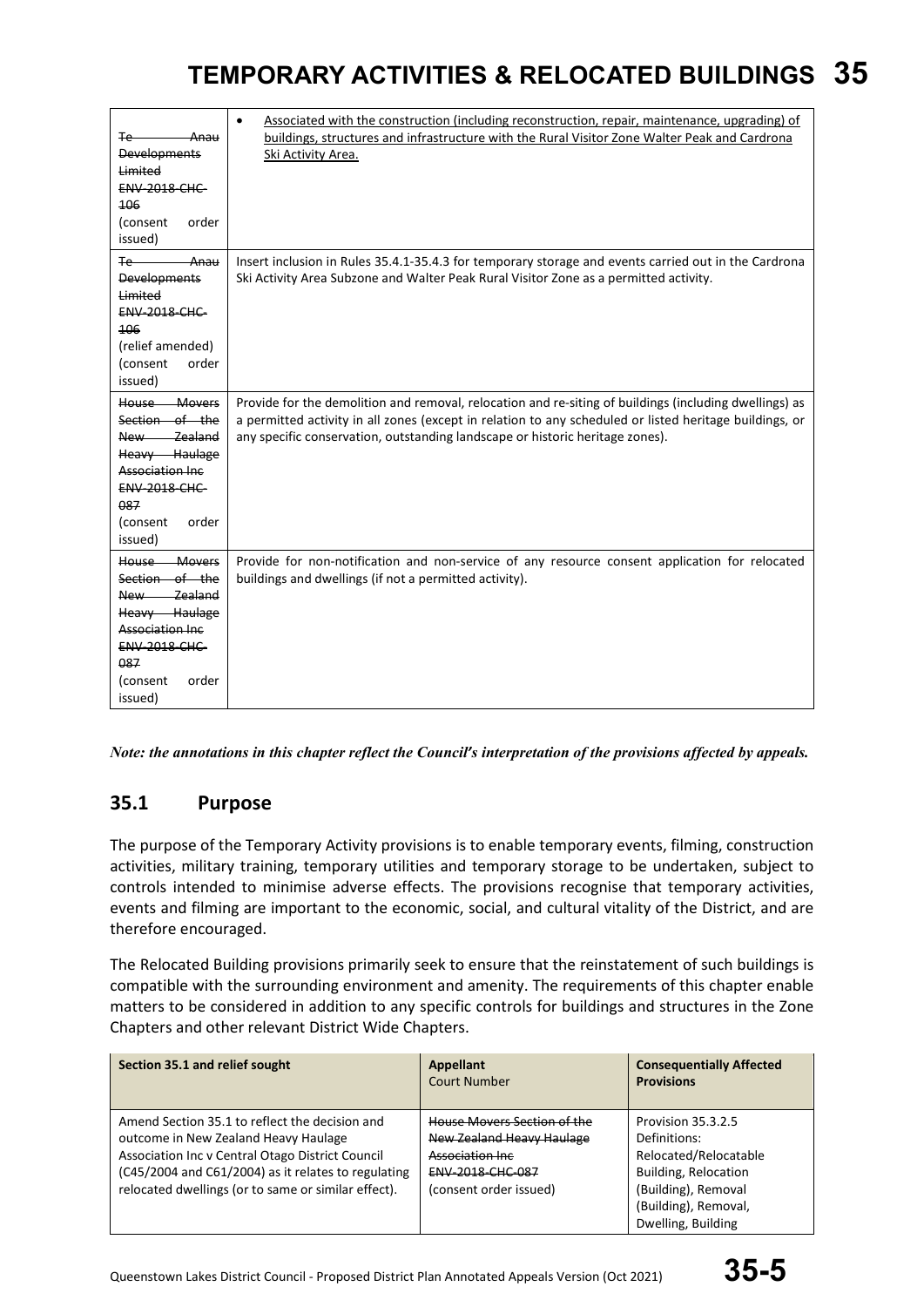### **35.2 Objectives and Policies**

 $35.2.1$ **Objective – Temporary Events and Filming are encouraged and are undertaken in a manner that ensures the activity is managed to minimise adverse effects.** 

#### **Policies**

- 35.2.1.1 Recognise and encourage the contribution that temporary events and filming make to the social, economic and cultural wellbeing of the District's people and communities.
- $35.2.1.2$ Permit small and medium-scale events, subject to controls on event duration, frequency and hours of operation.

| Rule 35.2.1.2 and relief sought           | Appellant<br><b>Court Number</b>        | <b>Consequentially Affected</b><br><b>Provisions</b> |
|-------------------------------------------|-----------------------------------------|------------------------------------------------------|
| Amend Policy 35.2.1.2:                    | Cardrona Alpine Resort Limited          | Rules 35.4.4, 35.4.2 and                             |
| Permit small and medium-scale events      | ENV-2018-CHC-117                        | 35.4.5                                               |
| during daytime hours, subject to controls | (consent order issued)                  |                                                      |
| on event duration, frequency and hours    |                                         | Objective 35.2.1, Policy                             |
| of operation.                             | <b>Real Journeys Limited</b>            | 35.2.1.7                                             |
|                                           | ENV-2018-CHC-131                        |                                                      |
|                                           | (consent order issued)                  | Objective 35.2.1, Policy                             |
|                                           | Real Journeys (trading as Canyon Food & | 35.2.1.7                                             |
|                                           | <b>Brew Company)</b>                    |                                                      |
|                                           | ENV-2018-CHC-146                        |                                                      |
|                                           | (consent order issued)                  | Objective 35.2.1, Policy                             |
|                                           |                                         | 35.2.1.7                                             |
|                                           | <b>Te Anau Developments Limited</b>     |                                                      |
|                                           | <b>ENV 2018 CHC 106</b>                 |                                                      |
|                                           | (consent order issued)                  |                                                      |

- Recognise that purpose-built event facilities are designed to cater for temporary 35.2.1.3 activities.
- 35.2.1.4 Recognise that for public spaces, temporary events are anticipated as part of the civic life of the District.
- 35.2.1.5 Require adequate infrastructure, waste minimisation, traffic management, emergency management, security, and sanitation facilities to be available to cater for anticipated attendants at large-scale temporary events and filming.
- Ensure temporary activities do not place an undue restriction on public access. 35.2.1.6
- 35.2.1.7 Recognise that noise is an anticipated component of temporary events and filming, while protecting residential amenity from undue noise during night-time hours.

| Rule 35.2.1.7 and relief sought                                                                       | Appellant<br><b>Court Number</b>                                             | <b>Consequentially Affected</b><br><b>Provisions</b> |
|-------------------------------------------------------------------------------------------------------|------------------------------------------------------------------------------|------------------------------------------------------|
| Amend Policy 35.2.1.7:<br>Recognise that noise is an anticipated<br>component of temporary events and | Cardrona Alpine Resort Limited<br>ENV-2018-CHC-117<br>(consent order issued) |                                                      |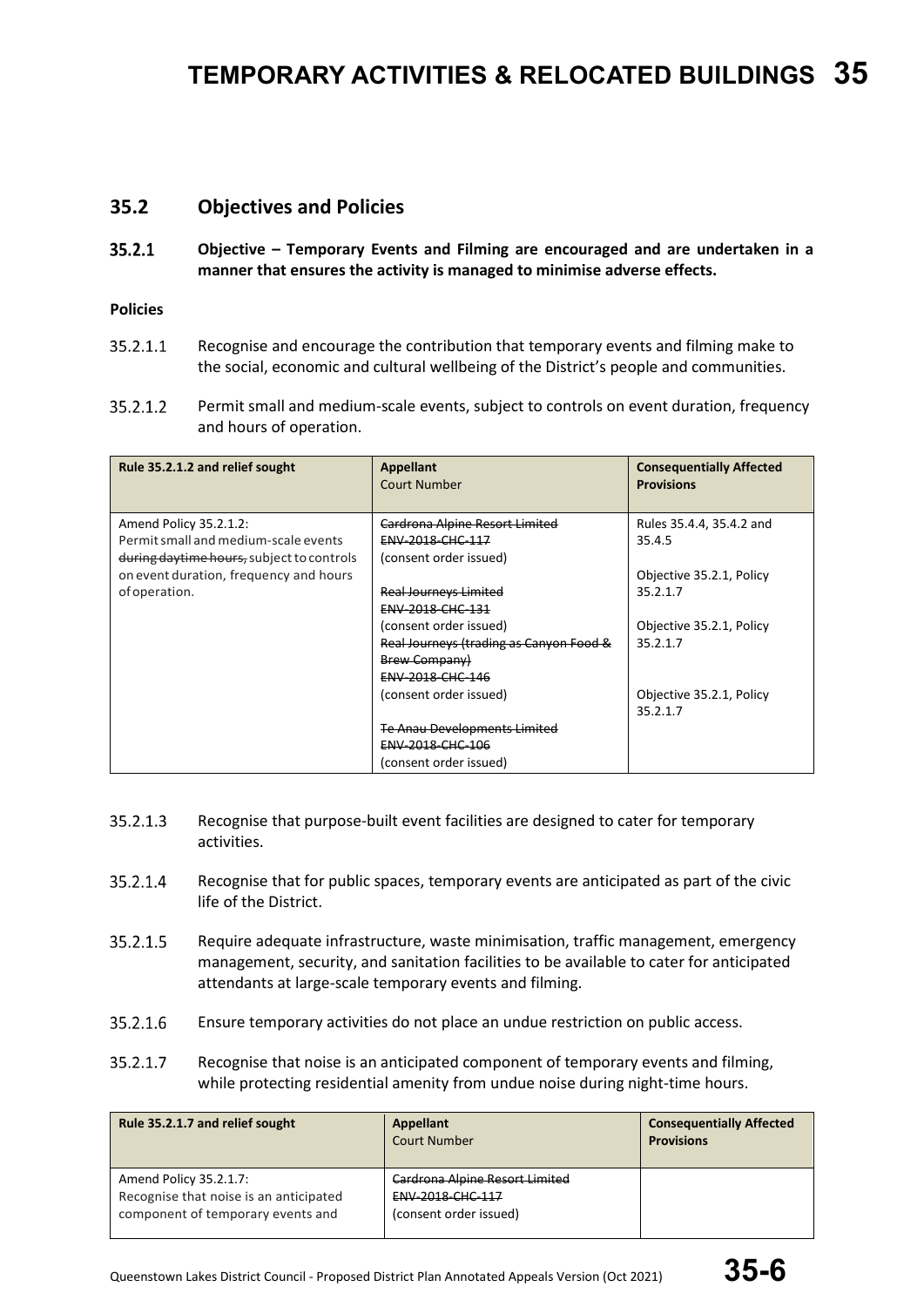| filming, while protecting residential<br>amenity in established residential zones<br>from undue noise during night-time hours. | <b>Real Journeys Limited</b><br>ENV-2018-CHC-131<br>(consent order issued) |  |
|--------------------------------------------------------------------------------------------------------------------------------|----------------------------------------------------------------------------|--|
|                                                                                                                                | Real Journeys (trading as Go Orange                                        |  |
|                                                                                                                                | Limited)                                                                   |  |
|                                                                                                                                | ENV-2018-CHC-138                                                           |  |
|                                                                                                                                | (consent order issued)                                                     |  |
|                                                                                                                                |                                                                            |  |
|                                                                                                                                | Real Journeys (trading as Canyon Food &                                    |  |
|                                                                                                                                | <b>Brew Company)</b>                                                       |  |
|                                                                                                                                | ENV-2018-CHC-146                                                           |  |
|                                                                                                                                | (consent order issued)                                                     |  |
|                                                                                                                                |                                                                            |  |
|                                                                                                                                | <b>Te Anau Developments Limited</b>                                        |  |
|                                                                                                                                | <b>ENV 2018 CHC 106</b>                                                    |  |
|                                                                                                                                | (consent order issued)                                                     |  |

- 35.2.1.8 Enable the operation of informal airports in association with temporary community events and filming, subject to minimising adverse effects on adjacent properties.
- 35.2.1.9 Require all structures associated with temporary events and filming to be removed at the completion of the activity, and any damage in public spaces to be remediated.
- 35.2.1.10 Permit medium and large scale concerts and other temporary events within Activity Area 7 of the Gibbston Valley Resort Zone, subject to controls on event duration, frequency and hours of operation.
- 35.2.1.11 Provide for Temporary Events in the Hills Resort Zone that contribute to the District's economy while ensuring that any adverse effects such as traffic and noise effects on land outside the Zone are mitigated.
- 35.2.1.12 Provide for Temporary Events in the Hogans Gully Resort Zone that contribute to the District's economy while ensuring that any adverse effects such as traffic and noise effects on land outside the Zone are mitigated.
- $35.2.2$ **Objective – Temporary activities necessary to complete building and construction work are provided for.**

#### **Policies**

- 35.2.2.1 Ensure temporary activities related to building and construction work are carried out with minimal disturbance to adjoining properties and on visual amenity values.
- 35.2.2.2 Provide for small-scale retail activity to serve the needs of building and construction workers.
- Require temporary activities related to building and construction to be removed from  $35.2.2.3$ the site following the completion of construction, and any damage in public spaces to be remediated.
- $35.2.3$ **Objective – Temporary Military Training Activities are provided for.**

#### **Policy**

35.2.3.1 Enable temporary military training to be undertaken within the District.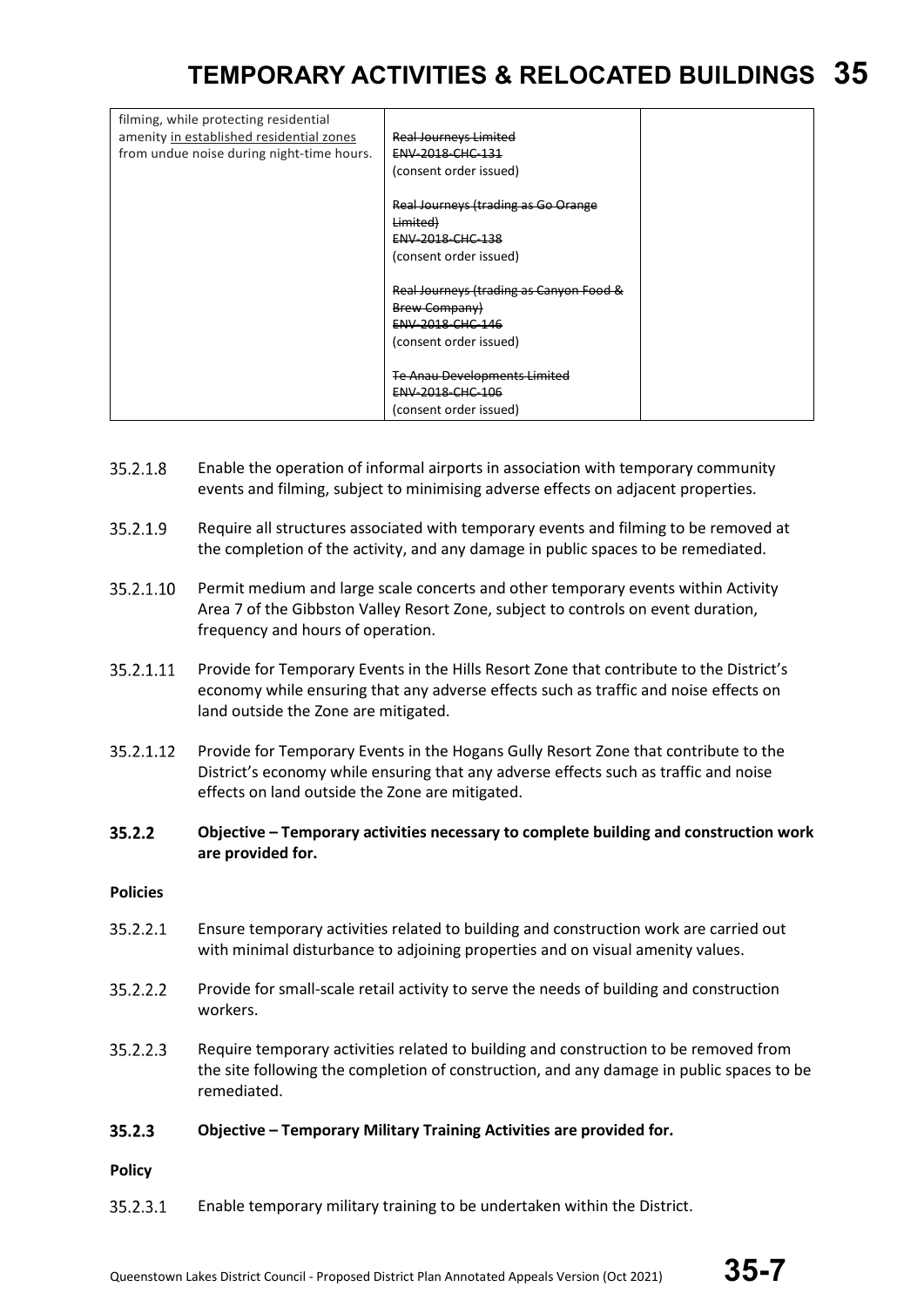#### 35.2.4 **Objective – Temporary Utilities needed for other temporary activities or for emergencies are provided for.**

#### **Policy**

35.2.4.1 Enable short-term use of temporary utilities needed for other temporary activities or for emergency purposes.

#### 35.2.5 **Objective – Temporary Storage is provided for.**

#### **Policies**

#### 35.2.5.1 Permit temporary storage related to farming activity.

| Policy 35.2.5.2 and relief sought                                                                                                               | <b>Appellant</b><br><b>Court Number</b>                                                                                    | <b>Consequentially Affected</b><br><b>Provisions</b>           |
|-------------------------------------------------------------------------------------------------------------------------------------------------|----------------------------------------------------------------------------------------------------------------------------|----------------------------------------------------------------|
| Amend Policy 35.2.5.1:<br>Permit temporary storage related to<br>farming activity, transport, tourism, and<br>visitor accommodation activities. | <b>Cardrona Alpine Resort Limited</b><br><b>ENV 2018 CHC 117</b><br>(consent order issued)<br><b>Real Journeys Limited</b> | Policy 35.2.5.2, Rule 35.4.12<br>Policy 35.2.5.2, Rule 35.4.12 |
|                                                                                                                                                 | <b>ENV-2018-CHC-131</b><br>(consent order issued)                                                                          | Policy 35.2.5.2, Rule 35.4.12                                  |
|                                                                                                                                                 | Real Journeys (trading as Go Orange<br>Limited)<br><b>ENV-2018-CHC-138</b><br>(consent order issued)                       | Policy 35.2.5.2, Rule 35.4.12                                  |
|                                                                                                                                                 | Real Journeys (trading as Canyon Food &<br><b>Brew Company)</b><br><b>ENV-2018-CHC-146</b><br>(consent order issued)       | Policy 35.2.5.2, Rule 35.4.12                                  |
|                                                                                                                                                 | <b>Te Anau Developments Limited</b><br><b>ENV-2018-CHC-106</b><br>(consent order issued)                                   |                                                                |
| Amend Policy 35.2.5.1:<br>Permit temporary storage related to<br>farming activity, exploration and<br>prospecting.                              | New Zealand Tungsten Mining Limited<br><b>ENV 2018 CHC 151</b><br>(consent order issued)                                   | Policy 35.2.5.2, Rule 35.4.12                                  |

#### 35.2.5.2 Ensure temporary storage not required for farming purposes is of short duration and size to protect the visual amenity values of the area in which it is located.

| Policy 35.2.5.2 and relief sought                                                   | Appellant<br>Court Number               | <b>Consequentially Affected</b><br><b>Provisions</b> |
|-------------------------------------------------------------------------------------|-----------------------------------------|------------------------------------------------------|
| Amend Policy 35.2.5.2:                                                              | <b>Cardrona Alpine Resort Limited</b>   |                                                      |
| Ensure temporary storage not required for                                           | ENV-2018-CHC-117                        |                                                      |
| farming transport, tourism, and visitor<br>accommodation activities, purposes is of | (consent order issued)                  | Rule 35.4.12                                         |
| short duration and size to protect the                                              | Real Journeys (trading as Canyon Food & |                                                      |
| visual amenity values of the area in which                                          | <b>Brew Company)</b>                    |                                                      |
| it is located.                                                                      | ENV-2018-CHC-146                        |                                                      |
|                                                                                     | (consent order issued)                  | Rule 35.4.12                                         |
|                                                                                     |                                         |                                                      |
|                                                                                     | <b>Real Journeys Limited</b>            |                                                      |
|                                                                                     | <b>ENV 2018 CHC 131</b>                 | Rule 35.4.12                                         |
|                                                                                     | (consent order issued)                  |                                                      |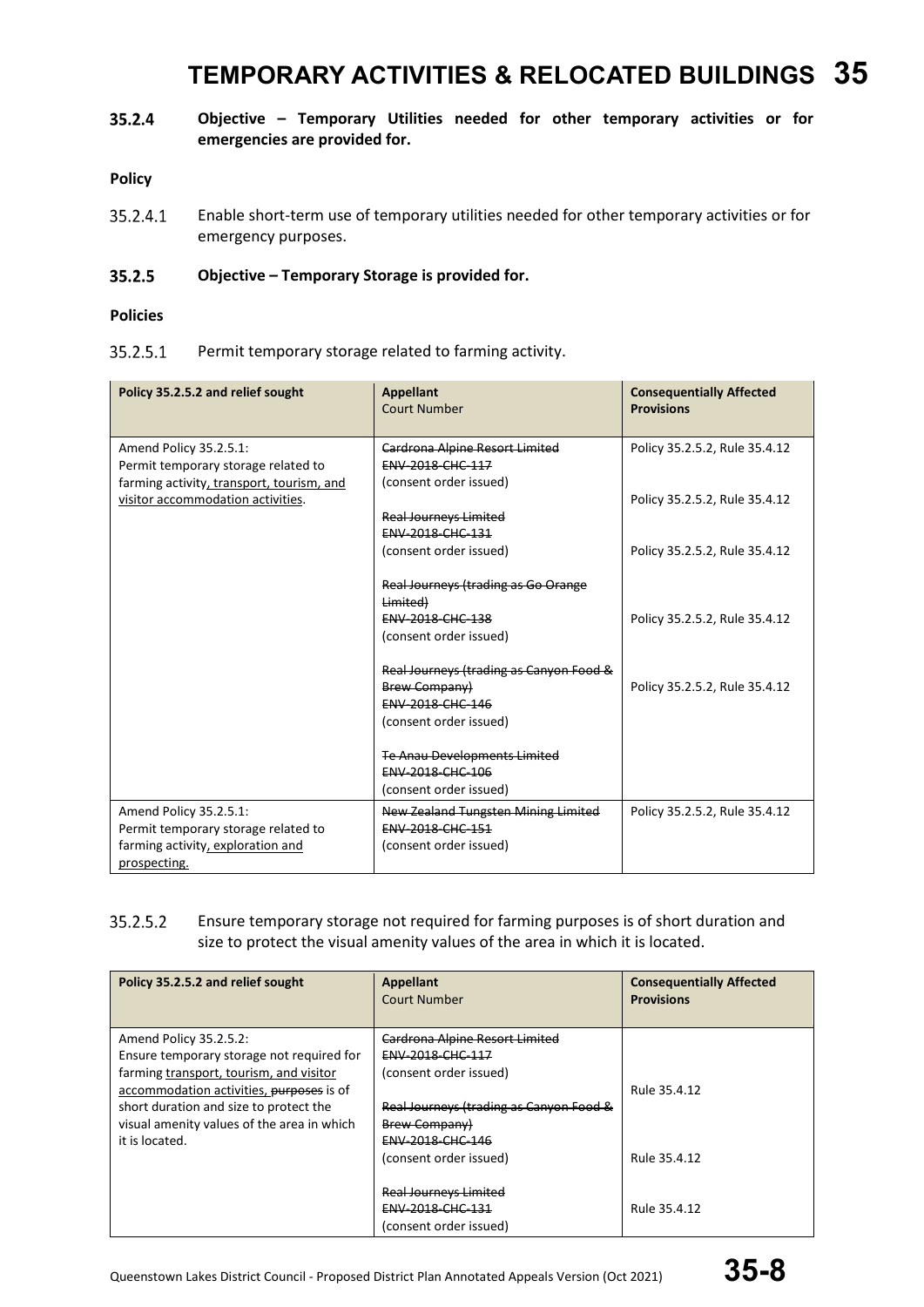| Real Journeys (trading as Go Orange<br>Limited)                                   | Rule 35.4.12 |
|-----------------------------------------------------------------------------------|--------------|
| <b>ENV 2018 CHC 138</b><br>(consent order issued)                                 |              |
| <b>Te Anau Developments Limited</b><br>ENV-2018-CHC-106<br>(consent order issued) |              |

#### 35.2.6 **Objective – Relocated buildings maintain amenity and minimise the adverse effects of relocation and reinstatement works.**

**Policy**

35.2.6.1 Provide for relocated buildings where adverse effects associated with the relocation and reinstatement are managed to provide a quality external appearance, and are compatible with the amenity of the surrounding area.

| Objective 35.2.6 and Policy 35.2.6.1 and                                                                                                                                                                                                                                               | <b>Appellant</b>                                                                                                                      | <b>Consequentially Affected</b>                                                                                                                    |
|----------------------------------------------------------------------------------------------------------------------------------------------------------------------------------------------------------------------------------------------------------------------------------------|---------------------------------------------------------------------------------------------------------------------------------------|----------------------------------------------------------------------------------------------------------------------------------------------------|
| relief sought                                                                                                                                                                                                                                                                          | <b>Court Number</b>                                                                                                                   | <b>Provisions</b>                                                                                                                                  |
| Amend Objective 35.2.6 and Policy<br>35.2.6.1 to reflect the decision and<br>outcome in New Zealand Heavy Haulage<br>Association Inc v Central Otago District<br>Council (C45/2004 and C61/2004) as it<br>relates to regulating relocated dwellings<br>(or to same or similar effect). | House Movers Section of the New<br><b>Zealand Heavy Haulage Association Inc.</b><br><b>ENV-2018-CHC-087</b><br>(consent order issued) | Provision 35.3.2.5<br>Definitions: Relocated/Relocatable<br>Building, Relocation (Building);<br>Removal (Building), Removal,<br>Dwelling, Building |

### **35.3 Other Provisions and Rules**

#### $35.3.1$ **District Wide**

Attention is drawn to the following District Wide chapters.

| 1  | Introduction                                          | 2  | Definitions              | 3  | <b>Strategic Direction</b>     |
|----|-------------------------------------------------------|----|--------------------------|----|--------------------------------|
| 4  | <b>Urban Development</b>                              | 5  | Tangata Whenua           | 6  | Landscapes and Rural Character |
| 25 | Earthworks                                            | 26 | <b>Historic Heritage</b> | 27 | Subdivision                    |
| 28 | <b>Natural Hazards</b>                                | 29 | Transport                | 30 | <b>Energy and Utilities</b>    |
| 31 | Signs                                                 | 32 | <b>Protected Trees</b>   | 33 | <b>Indigenous Vegetation</b>   |
| 34 | <b>Wilding Exotic Trees</b>                           | 36 | <b>Noise</b>             | 37 | Designations                   |
|    | Plan<br><b>District</b><br>web<br>mapping application |    |                          |    |                                |

#### $35.3.2$ **Interpreting and Applying the Rules**

35.3.2.1 A permitted activity must comply with all the rules listed in the Activity and Standards tables, and any relevant district wide rules.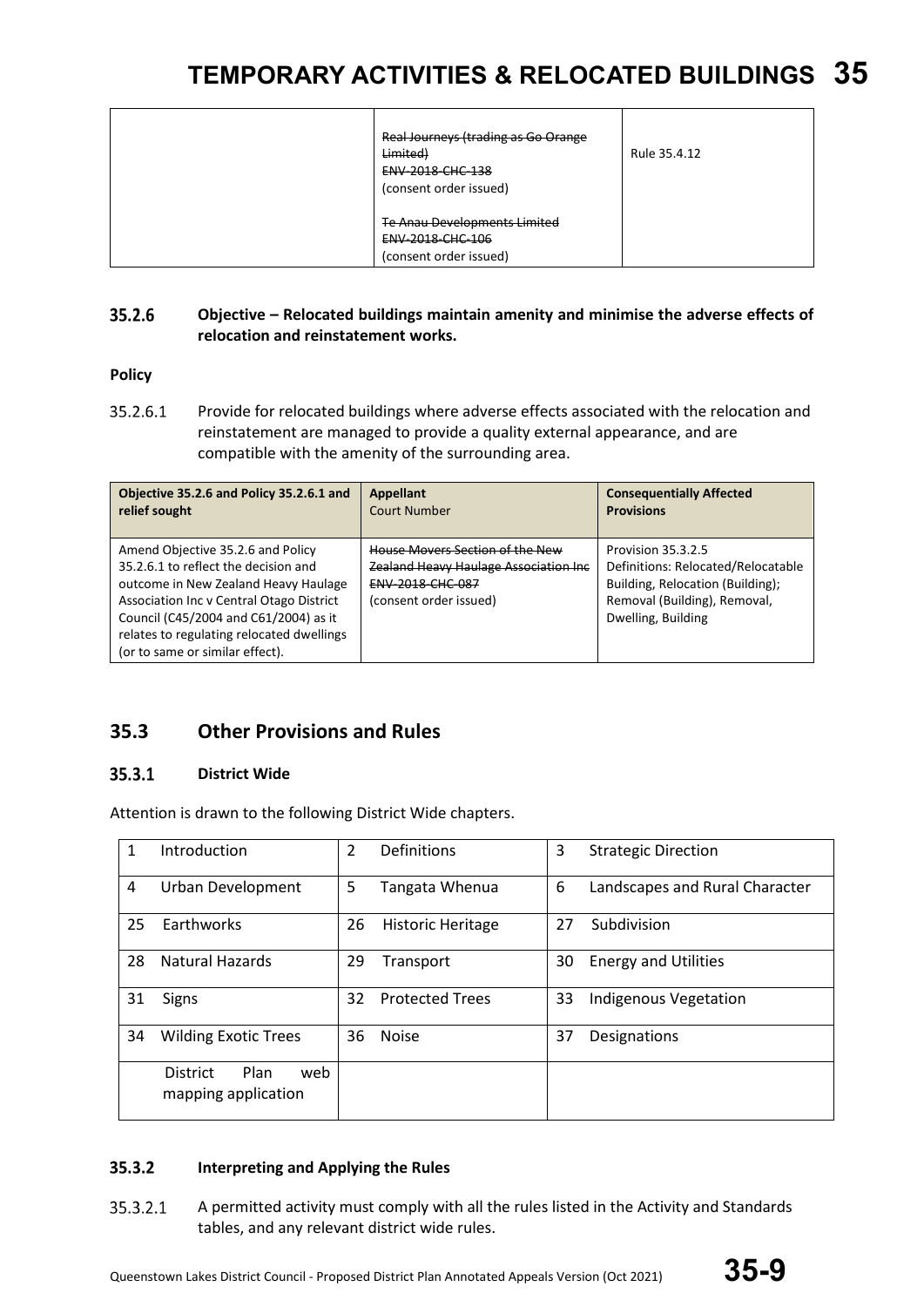- 35.3.2.2 Where an activity does not comply with a Standard listed in the Standards table, the activity status identified by the Non-Compliance Status column applies. Where an activity breaches more than one Standard, the most restrictive status applies to the Activity.
- 35.3.2.3 The Rules of this Chapter relating to Temporary Activities take precedence over any other provision of the District Plan, with the exception of:
	- 26 Historic Heritage;

b. 31 Signs.

- 35.3.2.4 Notwithstanding 35.3.2.3, the Rules of this Chapter relating to Temporary Activities specify when the rules in Chapter 36 (Noise) do not apply.
- 35.3.2.5 For a Relocated Building, the provisions in this Chapter apply in addition to any relevant provision of any other Chapter.

Advice Notes

Relocated Buildings: Newly pre-fabricated buildings (delivered to a site for erection on that site) are excluded from the definition of Relocated Building, and are not subject to the rules of this chapter.

Temporary Events: The following activities associated with Temporary Events are not regulated by the District Plan:

- a. Food and Beverage;
- b. Sale of Alcohol.

Obstacle limitation surfaces at Queenstown or Wānaka Airport:

Any person wishing to undertake an activity that will penetrate the designated Airport Approach and Land Use Controls obstacle limitation surfaces at Queenstown or Wānaka Airport must first obtain the written approval of the relevant requiring authority, in accordance with section 176 of the Resource Management Act 1991.

35.3.2.6 The following abbreviations are used within this Chapter.

|   | Permitted     | C Controlled     | RD Restricted Discretionary |
|---|---------------|------------------|-----------------------------|
| D | Discretionary | NC Non-Complying | PR Prohibited               |

### **35.4 Rules - Activities**

|        | <b>Temporary Activities and Relocated Buildings</b>                                                                                                                        | <b>Activity</b><br><b>Status</b> |
|--------|----------------------------------------------------------------------------------------------------------------------------------------------------------------------------|----------------------------------|
| 35.4.1 | Temporary Events held on public conservation land, including the use of   P<br>the land as an informal airport, which holds a valid concession for the<br>temporary event. |                                  |
|        | For the purpose of this rule the relevant noise standards of the Zone do<br>not apply.                                                                                     |                                  |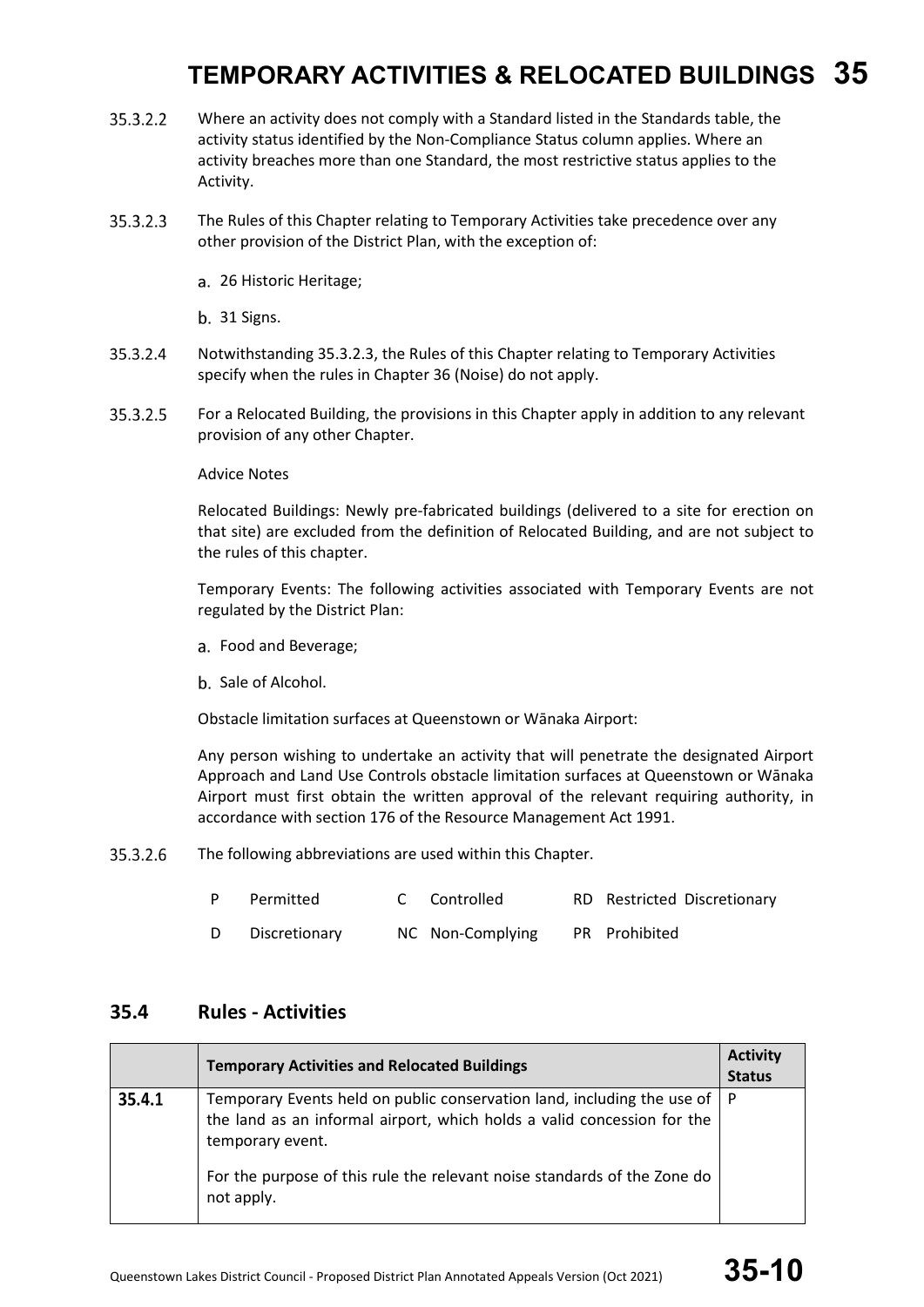|        | <b>Temporary Activities and Relocated Buildings</b>                                                                                                                                                                                                        | <b>Activity</b><br><b>Status</b> |  |  |  |  |
|--------|------------------------------------------------------------------------------------------------------------------------------------------------------------------------------------------------------------------------------------------------------------|----------------------------------|--|--|--|--|
| 35.4.2 | Temporary Events held within a permanent, purpose-built, hotel<br>complex, conference centre, or civic building.                                                                                                                                           | P                                |  |  |  |  |
| 35.4.3 | Temporary Events held within the Open Space and Recreation Zones or<br>any other Council-owned public recreation land, provided that:                                                                                                                      | P                                |  |  |  |  |
|        | Noise Events do not occur during hours in which the night-time noise<br>a.<br>limits of the relevant Zone(s) are in effect, except for New Year's Eve.                                                                                                     |                                  |  |  |  |  |
|        | For the purpose of this rule the relevant noise standards of the Zone do<br>not apply.                                                                                                                                                                     |                                  |  |  |  |  |
| 35.4.4 | Temporary Events associated with a Ski Area Activity held within a Ski<br>Area Sub Zone.                                                                                                                                                                   | P                                |  |  |  |  |
| 35.4.5 | Any other Temporary Events, provided that:                                                                                                                                                                                                                 | P                                |  |  |  |  |
|        | the number of persons (including staff) participating does not exceed<br>a.<br>500 persons at any one time;                                                                                                                                                |                                  |  |  |  |  |
|        | the duration of the temporary event does not exceed 3 consecutive<br>b.<br>calendar days (excluding set up and pack down);                                                                                                                                 |                                  |  |  |  |  |
|        | in the Rural Zone the event does not operate outside of the hours of<br>c.<br>0800 to 0000 (midnight). In all other zones the event does not<br>operate outside of the hours of 0800 to 2000. Set up and pack down<br>outside of these hours is permitted; |                                  |  |  |  |  |
|        | d.<br>no site shall be used for any temporary event more than 7 times in<br>any calendar year;                                                                                                                                                             |                                  |  |  |  |  |
|        | all structures and equipment are removed from the site within 3<br>e.<br>working days of the completion of the event;                                                                                                                                      |                                  |  |  |  |  |
|        | f.<br>for the purpose of this rule the relevant noise standards of the Zone<br>do not apply during the hours of 0800 to 2200.                                                                                                                              |                                  |  |  |  |  |
| 35.4.6 | <b>Temporary Events</b>                                                                                                                                                                                                                                    | P                                |  |  |  |  |
|        | Informal airports for rotary wing aircraft flights in association with the use<br>of a site for temporary events that are open to the general public<br>provided that:                                                                                     |                                  |  |  |  |  |
|        | the informal airport is only used during the hours of 0800 - 2000;<br>a.                                                                                                                                                                                   |                                  |  |  |  |  |
|        | no site shall be used for an informal airport for more than 7 days in<br>b.<br>any calendar year;                                                                                                                                                          |                                  |  |  |  |  |
|        | no site shall be used for an informal airport more than one day in any<br>c.<br>calendar month;                                                                                                                                                            |                                  |  |  |  |  |
|        | the aircraft operator has notified the Council's Planning Department<br>d.<br>concerning the use of the informal airport.                                                                                                                                  |                                  |  |  |  |  |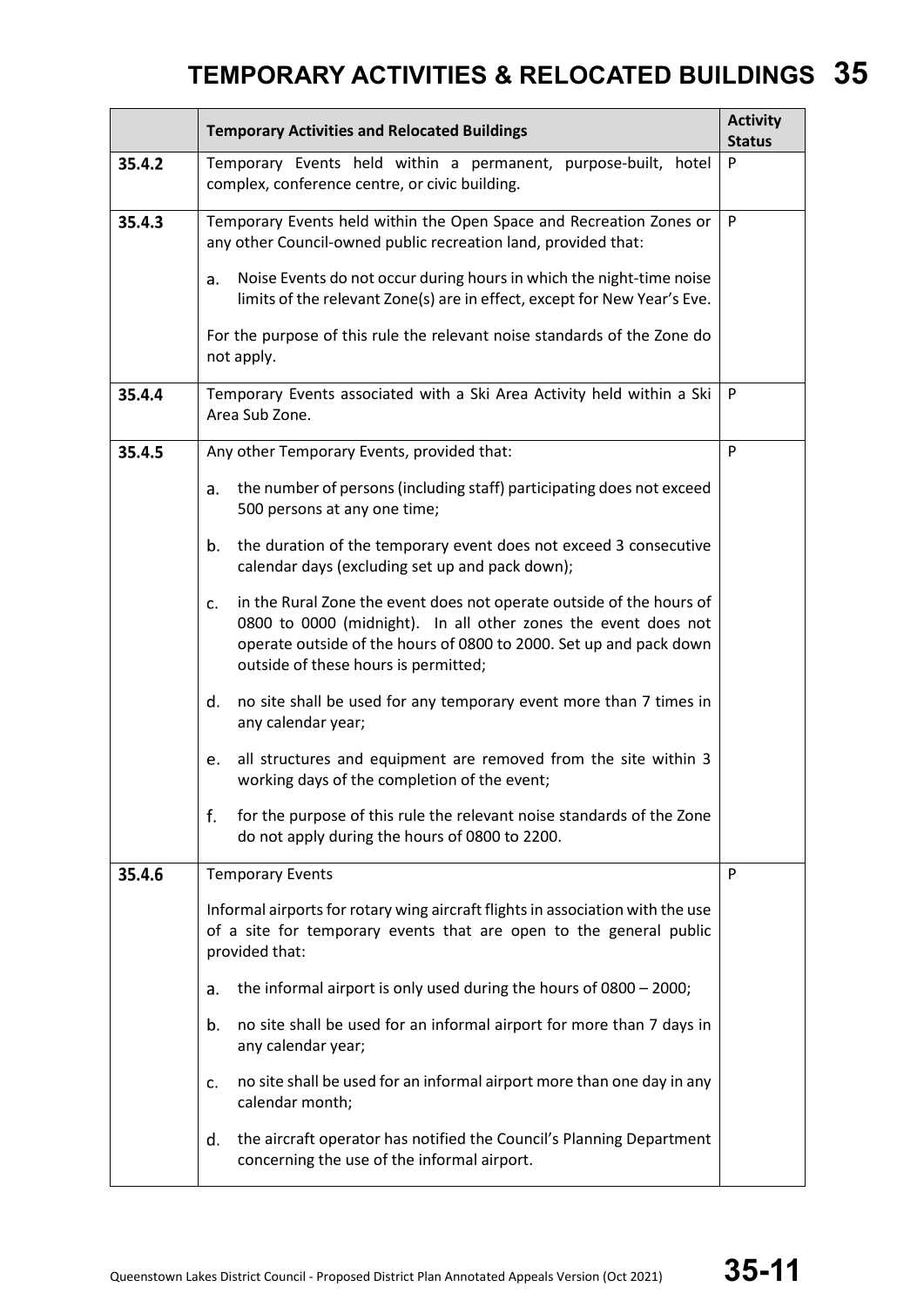|        | <b>Temporary Activities and Relocated Buildings</b>                                                                                                                                                                                                                                 |                                                                                      |                                                      |   |  |  |  |
|--------|-------------------------------------------------------------------------------------------------------------------------------------------------------------------------------------------------------------------------------------------------------------------------------------|--------------------------------------------------------------------------------------|------------------------------------------------------|---|--|--|--|
|        | For the purpose of this Rule the relevant noise standards of the Zone do<br>not apply.                                                                                                                                                                                              |                                                                                      |                                                      |   |  |  |  |
|        | Rule 35.4.6 does not apply in the Hills Resort Zone, or the Hogans Gully<br>Resort Zone.                                                                                                                                                                                            |                                                                                      |                                                      |   |  |  |  |
| 35.4.7 | <b>Temporary Filming</b>                                                                                                                                                                                                                                                            |                                                                                      |                                                      | P |  |  |  |
|        | Held on public conservation land, including the use of the land as an<br>informal airport, which holds a valid concession for the temporary filming<br>activity.                                                                                                                    |                                                                                      |                                                      |   |  |  |  |
| 35.4.8 | Temporary Filming, including the use of the land as an informal airport as<br>part of that filming activity, provided that:                                                                                                                                                         |                                                                                      |                                                      | P |  |  |  |
|        | the number of persons participating in the temporary filming does<br>a.<br>not exceed 200 persons at any one time within the Rural Zone and<br>the Arcadia Rural Visitor Zone, 100 persons in the Rural Lifestyle and<br>Rural Residential Zones, and 50 persons in any other zone; |                                                                                      |                                                      |   |  |  |  |
|        | within the Rural Zone and the Arcadia Rural Visitor Zone, any<br>b.<br>temporary filming activity on a site, or in a location within a site, is<br>limited to a total of 30 days, in any calendar year;                                                                             |                                                                                      |                                                      |   |  |  |  |
|        | in any other Zone, any temporary filming activity is limited to a total<br>c.<br>of 30 days (in any calendar year) with the maximum duration of film<br>shooting not exceeding a total of 7 days in any calendar year;                                                              |                                                                                      |                                                      |   |  |  |  |
|        | all building and structures are removed from the site upon<br>d.<br>completion of filming, and any damage incurred in public places is<br>remediated;                                                                                                                               |                                                                                      |                                                      |   |  |  |  |
|        | the use of land as an informal airport as part of filming activity is<br>e.<br>restricted to the Rural Zone and the Arcadia Rural Visitor Zone; and                                                                                                                                 |                                                                                      |                                                      |   |  |  |  |
|        | f.<br>in the Arcadia Rural Visitor Zone temporary filming activity, including<br>the use of the land as an informal airport as part of that filming<br>activity, shall only occur during the hours of 0800 - 2000.                                                                  |                                                                                      |                                                      |   |  |  |  |
|        | For the purpose of this Rule:                                                                                                                                                                                                                                                       |                                                                                      |                                                      |   |  |  |  |
|        | The relevant noise standards of the Zone do not apply to temporary<br>filming and the associated use of the site as an informal airport. However<br>Council will use its power under the Resource Management Act 1991 to<br>control unreasonable and excessive noise.               |                                                                                      |                                                      |   |  |  |  |
|        | Rule 35.4.7(e) and relief sought                                                                                                                                                                                                                                                    | <b>Appellant</b><br><b>Court Number</b>                                              | <b>Consequentially</b><br><b>Affected Provisions</b> |   |  |  |  |
|        | Amend Rule 35.4.7(e):<br>the use of land as an informal<br>airport as part of filming activity is<br>restricted to the Rural Zone and<br>Rural Visitor Zones.                                                                                                                       | <b>Real Journeys Limited</b><br><b>ENV 2018 CHC 131</b><br>(consent order<br>issued) |                                                      |   |  |  |  |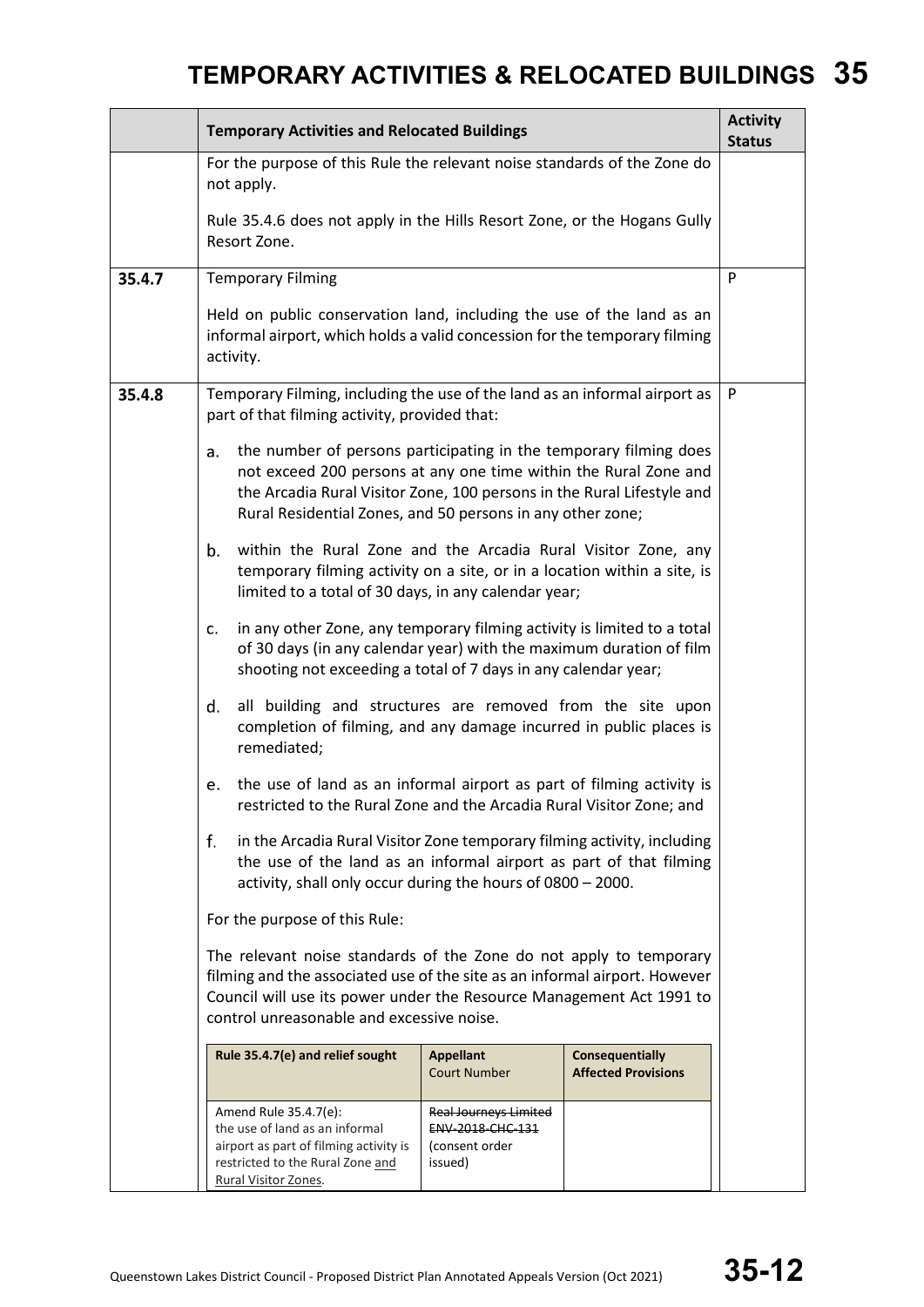|         | <b>Temporary Activities and Relocated Buildings</b>                                                                                                                                                                                                        |   |  |  |  |
|---------|------------------------------------------------------------------------------------------------------------------------------------------------------------------------------------------------------------------------------------------------------------|---|--|--|--|
|         | Te Anau<br><b>Developments</b><br>Limited<br>ENV-2018-CHC-106<br>(consent order<br>issued)                                                                                                                                                                 |   |  |  |  |
|         |                                                                                                                                                                                                                                                            |   |  |  |  |
| 35.4.9  | <b>Temporary Construction-Related Activities</b>                                                                                                                                                                                                           | P |  |  |  |
|         | Any temporary building (including a Relocated Building), scaffolding,<br>crane, safety fences, and other similar structures and activities that are:                                                                                                       |   |  |  |  |
|         | ancillary to a building, construction or maintenance project and<br>a.<br>located on the same site;                                                                                                                                                        |   |  |  |  |
|         | are limited to the duration of an active construction project;<br>b.                                                                                                                                                                                       |   |  |  |  |
|         | are removed from the site upon completion of the active<br>c.<br>construction project.                                                                                                                                                                     |   |  |  |  |
| 35.4.10 | <b>Temporary Construction-Related Activities</b>                                                                                                                                                                                                           | P |  |  |  |
|         | Any temporary food/beverage retail activity, for the direct purpose of<br>serving workers of an active building or construction project.                                                                                                                   |   |  |  |  |
| 35.4.11 | <b>Temporary Military Training</b>                                                                                                                                                                                                                         |   |  |  |  |
|         | Temporary Buildings and Temporary Activities related to temporary<br>military training carried out pursuant to the Defence Act 1990, provided<br>any such activity or building does not remain on the site for longer than<br>the duration of the project. |   |  |  |  |
| 35.4.12 | <b>Temporary Utilities</b>                                                                                                                                                                                                                                 |   |  |  |  |
|         | Any temporary utilities that:                                                                                                                                                                                                                              |   |  |  |  |
|         | are required to provide an emergency service; or<br>a.                                                                                                                                                                                                     |   |  |  |  |
|         | are related to, and required in respect of, a permitted temporary<br>b.<br>activity specified in this chapter of the District Plan.                                                                                                                        |   |  |  |  |
| 35.4.13 | <b>Temporary Storage</b>                                                                                                                                                                                                                                   |   |  |  |  |
|         | Any temporary storage or stacking of goods or materials, other than for<br>farming purposes, that does not remain on the site for longer than 3<br>months and does not exceed 50m <sup>2</sup> in gross floor area.                                        |   |  |  |  |
|         | Note: Any temporary storage which fails to meet this permitted activity<br>rule is subject to the rules of the relevant Zone.                                                                                                                              |   |  |  |  |
|         | Rule 35.4.12 and relief sought<br><b>Consequentially</b><br><b>Appellant</b><br><b>Court Number</b><br><b>Affected Provisions</b>                                                                                                                          |   |  |  |  |
|         | Amend Rule 35.4.12 to define<br>Objective 35.2.5,<br>Cardrona Alpine<br>Policies 35.2.5.1 and<br>Resort Limited<br>temporary storage.<br>ENV-2018-CHC-117<br>35.2.5.2<br>(consent order<br>issued)                                                         |   |  |  |  |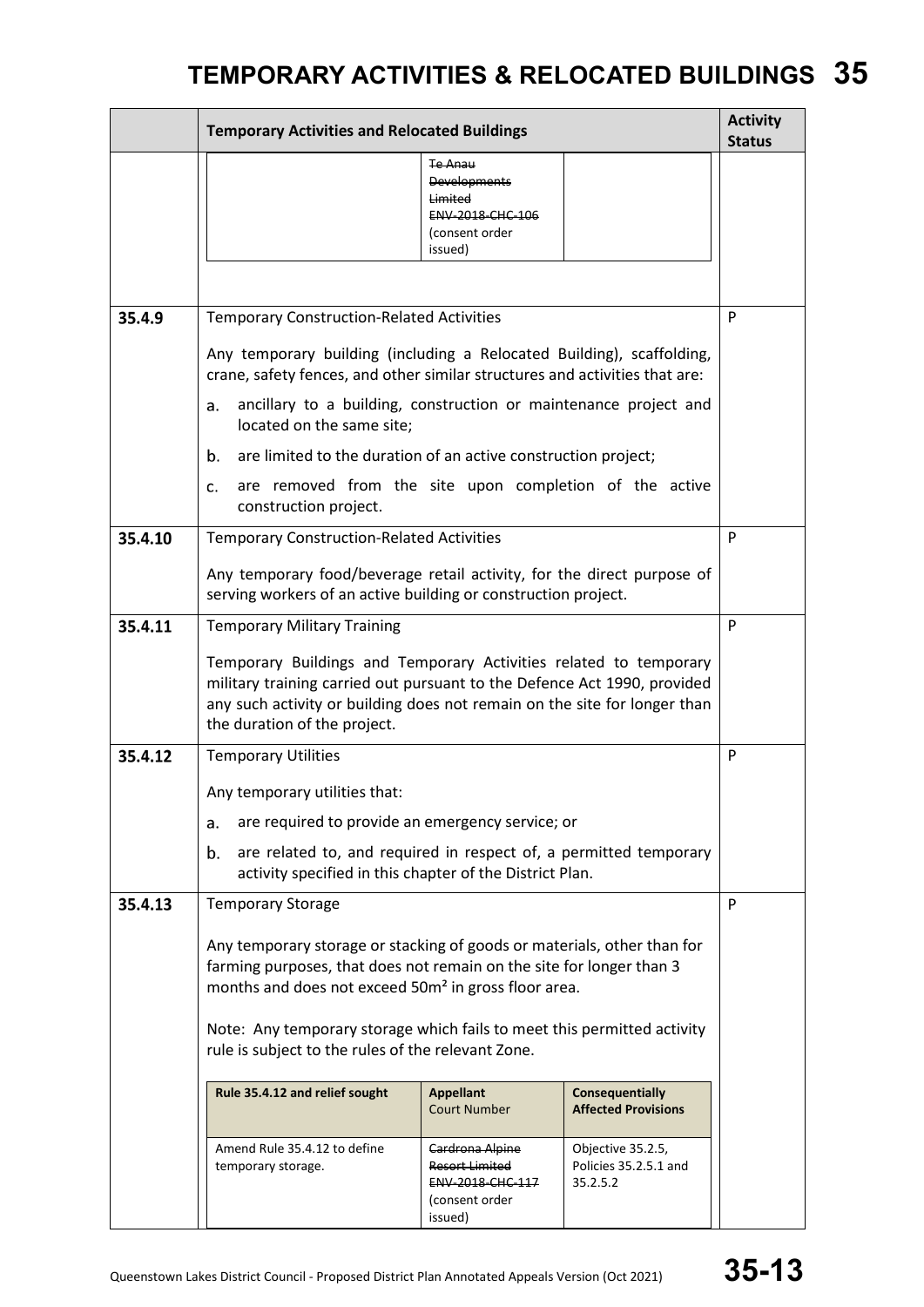|         | <b>Temporary Activities and Relocated Buildings</b>                                                                                               |                                                                                                                                                  |                                                                                                                                                                 | <b>Activity</b><br><b>Status</b> |  |
|---------|---------------------------------------------------------------------------------------------------------------------------------------------------|--------------------------------------------------------------------------------------------------------------------------------------------------|-----------------------------------------------------------------------------------------------------------------------------------------------------------------|----------------------------------|--|
|         |                                                                                                                                                   | <b>Real Journeys Limited</b><br>ENV-2018-CHC-131<br>(consent order<br>issued)                                                                    |                                                                                                                                                                 |                                  |  |
|         |                                                                                                                                                   | <b>Real Journeys (trading</b><br>as Go Orange Limited)<br>ENV-2018-CHC-138<br>(consent order<br>issued)                                          |                                                                                                                                                                 |                                  |  |
|         |                                                                                                                                                   | <b>Real Journeys (trading</b><br>as Canyon Food &<br>Brew Company)<br>ENV-2018-CHC-146<br>(consent order<br>issued)                              |                                                                                                                                                                 |                                  |  |
|         |                                                                                                                                                   | <del>Te Anau</del><br><b>Developments</b><br>Limited<br>ENV-2018-CHC-106<br>(consent order<br>issued)                                            |                                                                                                                                                                 |                                  |  |
| 35.4.14 | <b>Relocated Building</b>                                                                                                                         |                                                                                                                                                  |                                                                                                                                                                 |                                  |  |
|         | This rule does not apply to buildings for Temporary Construction-Related<br>Activities, as addressed in Rules below.                              |                                                                                                                                                  |                                                                                                                                                                 |                                  |  |
|         | <b>Consequentially</b><br>Rule 35.4.13 and relief sought<br><b>Appellant</b><br><b>Court Number</b><br><b>Affected Provisions</b>                 |                                                                                                                                                  |                                                                                                                                                                 |                                  |  |
|         | Amend the activity classification<br>for relocated buildings to<br>permitted.                                                                     | <b>House Movers</b><br>Section of the New<br>Zealand Heavy<br><b>Haulage Association</b><br>Ine<br>ENV-2018-CHC-087<br>(consent order<br>issued) | Provision 35.3.2.5<br>Definitions:<br>Relocated/Relocatable<br><b>Building, Relocation</b><br>(Building); Removal<br>(Building), Removal,<br>Dwelling, Building |                                  |  |
| 35.4.15 | Temporary Events in Activity Area 7 of the Gibbston Valley Resort Zone,<br>provided that:                                                         |                                                                                                                                                  |                                                                                                                                                                 | P                                |  |
|         | the duration of the temporary event does not exceed 3 consecutive<br>а.<br>calendar days (excluding set up and pack down);                        |                                                                                                                                                  |                                                                                                                                                                 |                                  |  |
|         | the event does not operate outside of the hours of 0800 to 0000<br>b.<br>(midnight). Set up and pack down outside of these hours is<br>permitted; |                                                                                                                                                  |                                                                                                                                                                 |                                  |  |
|         | Activity Area 7 shall not be used for any temporary event more<br>c.<br>than 15 times in any calendar year;                                       |                                                                                                                                                  |                                                                                                                                                                 |                                  |  |
|         | all temporary structures and equipment are dismantled and<br>d.<br>removed within 10 working days of the completion of the event;<br>and          |                                                                                                                                                  |                                                                                                                                                                 |                                  |  |
|         | for the purpose of this rule the relevant noise standards of the<br>е.<br>Zone do not apply.                                                      |                                                                                                                                                  |                                                                                                                                                                 |                                  |  |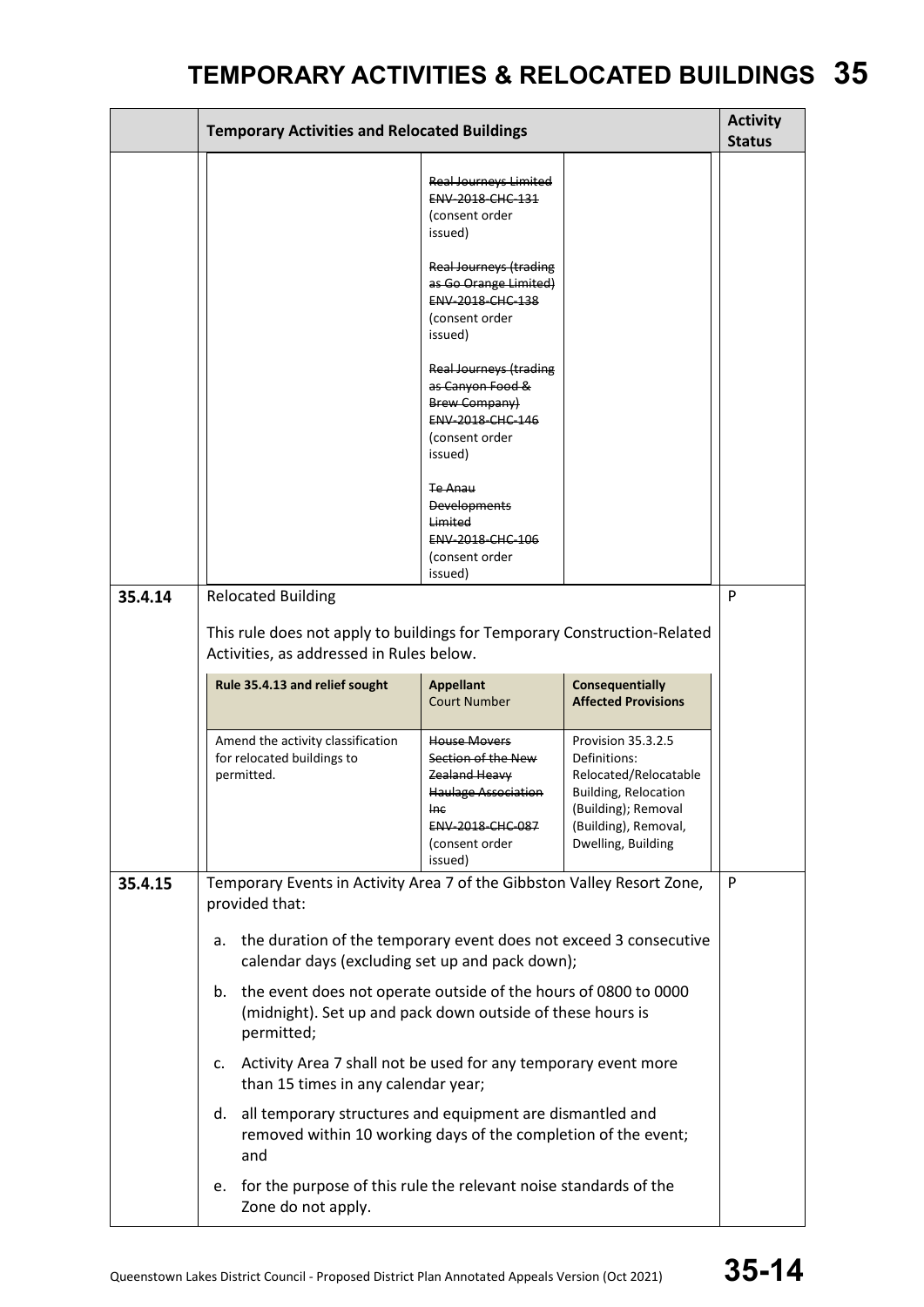|         | <b>Temporary Activities and Relocated Buildings</b>                                                                                                                                        |                                                                                                                                           |                                                                                                                                                                 |              |  |
|---------|--------------------------------------------------------------------------------------------------------------------------------------------------------------------------------------------|-------------------------------------------------------------------------------------------------------------------------------------------|-----------------------------------------------------------------------------------------------------------------------------------------------------------------|--------------|--|
| 35.4.16 | Any temporary activity not otherwise listed as a permitted activity in this<br>table.                                                                                                      |                                                                                                                                           |                                                                                                                                                                 | D            |  |
|         | Rule 35.4.14 and relief sought                                                                                                                                                             | <b>Appellant</b><br><b>Court Number</b>                                                                                                   | <b>Consequentially</b><br><b>Affected Provisions</b>                                                                                                            |              |  |
|         | Amend the activity classification<br>for relocated buildings to<br>permitted.                                                                                                              | House Movers<br>Section of the New<br>Zealand Heavy<br><b>Haulage Association</b><br>Ine<br>ENV-2018-CHC-087<br>(consent order<br>issued) | Provision 35.3.2.5<br>Definitions:<br>Relocated/Relocatable<br><b>Building, Relocation</b><br>(Building); Removal<br>(Building), Removal,<br>Dwelling, Building |              |  |
| 35.4.17 | Temporary Golf Events (in addition to Temporary Events under Rules<br>35.4.2 and 35.4.5) in the Hills Resort Zone provided that:                                                           |                                                                                                                                           |                                                                                                                                                                 | $\mathsf{C}$ |  |
|         | i. The event does not exceed 14 consecutive calendars days (excluding set<br>up and pack down)                                                                                             |                                                                                                                                           |                                                                                                                                                                 |              |  |
|         | ii. The event does not operate outside the hours of 0600 to 2200. Set up<br>and pack down outside of these hours is permitted, provided it complies<br>with the noise limits for the Zone. |                                                                                                                                           |                                                                                                                                                                 |              |  |
|         | iii. There shall be no more than 2 temporary events per calendar year<br>limited to golf tournaments only                                                                                  |                                                                                                                                           |                                                                                                                                                                 |              |  |
|         | iv. All structures and equipment are removed from the zone within 10<br>working days of the completion of the event                                                                        |                                                                                                                                           |                                                                                                                                                                 |              |  |
|         | v. A Traffic Management Plan is provided that details how traffic effects<br>are to be managed                                                                                             |                                                                                                                                           |                                                                                                                                                                 |              |  |
|         | vi. An Operations Plan is provided that details how the event is to be<br>managed                                                                                                          |                                                                                                                                           |                                                                                                                                                                 |              |  |
|         | vii. Adequate sanitation for event attendees is provided                                                                                                                                   |                                                                                                                                           |                                                                                                                                                                 |              |  |
|         | viii. Waste minimisation measures are implemented                                                                                                                                          |                                                                                                                                           |                                                                                                                                                                 |              |  |
|         | Control is reserved to:                                                                                                                                                                    |                                                                                                                                           |                                                                                                                                                                 |              |  |
|         | a. Traffic effects and the measures promoted in the Traffic Management<br>Plan to manage these effects                                                                                     |                                                                                                                                           |                                                                                                                                                                 |              |  |
|         | b. Waste minimisation and management measures                                                                                                                                              |                                                                                                                                           |                                                                                                                                                                 |              |  |
|         | c. Adequate sanitation for event attendees                                                                                                                                                 |                                                                                                                                           |                                                                                                                                                                 |              |  |
|         | d. Operations Plan for the event to manage effects, including amplified<br>noise                                                                                                           |                                                                                                                                           |                                                                                                                                                                 |              |  |
|         | For the purpose of this rule, the relevant noise standards in 36.5 (Table 2)<br>do not apply between the hours of 0600 and 2200.                                                           |                                                                                                                                           |                                                                                                                                                                 |              |  |
| 35.4.18 | Temporary Events (in addition to Temporary Events under Rules 35.4.2<br>and 35.4.45) in the Hogans Gully Resort Zone provided that:                                                        |                                                                                                                                           |                                                                                                                                                                 | C            |  |
|         | i. The event does not exceed 14 consecutive calendars days (excluding set<br>up and pack down)                                                                                             |                                                                                                                                           |                                                                                                                                                                 |              |  |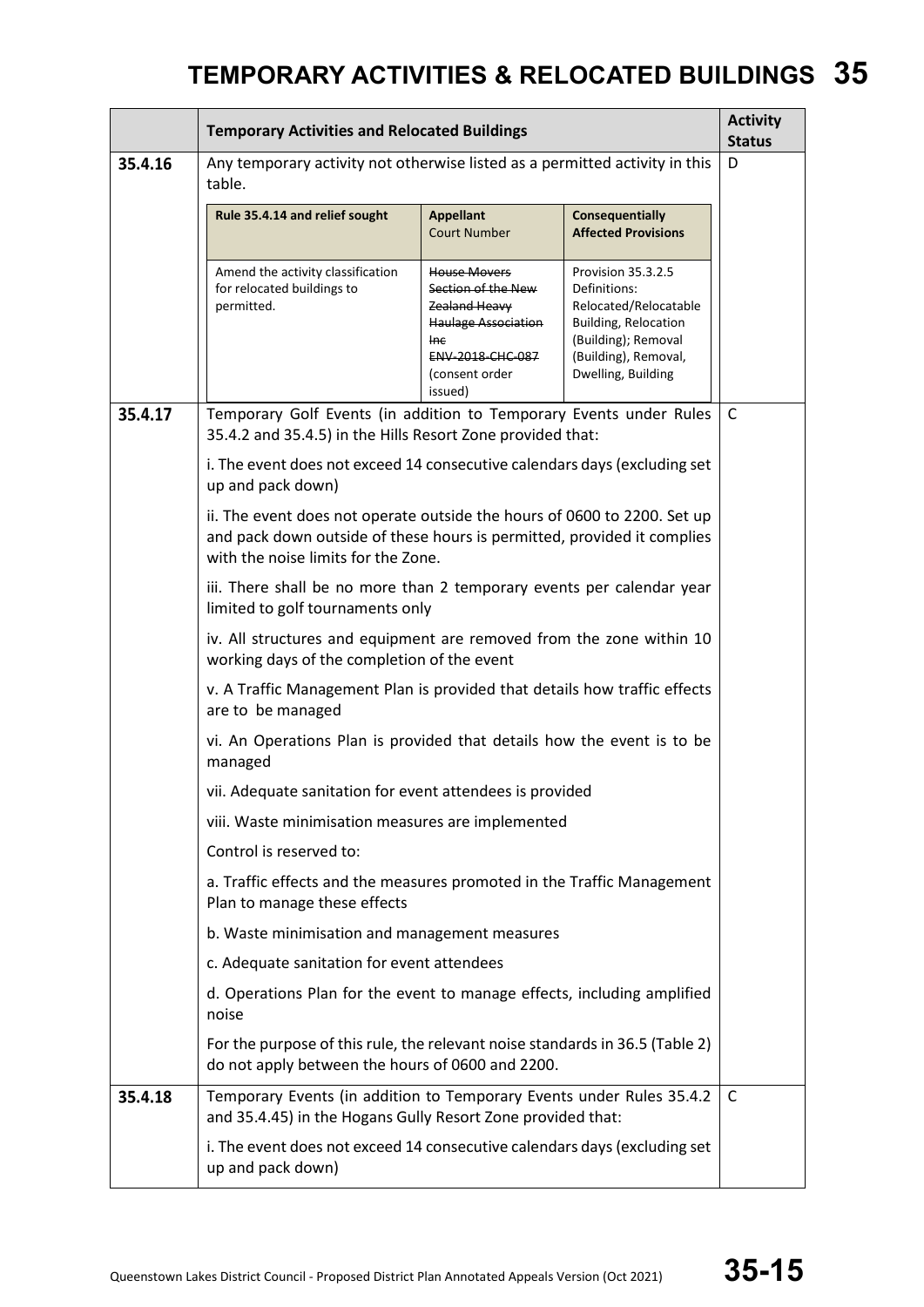| <b>Temporary Activities and Relocated Buildings</b>                                                                                                                                        | <b>Activity</b><br><b>Status</b> |
|--------------------------------------------------------------------------------------------------------------------------------------------------------------------------------------------|----------------------------------|
| ii. The event does not operate outside the hours of 0600 to 2200. Set up<br>and pack down outside of these hours is permitted, provided it complies<br>with the noise limits for the Zone. |                                  |
| iii. There shall be no more than 2 temporary events per calendar year<br>limited to golf tournaments only.                                                                                 |                                  |
| iv. All structures and equipment are removed from the zone within 10<br>working days of the completion of the event.                                                                       |                                  |
| v. A Traffic Management Plan is provided that details how traffic effects<br>are to be managed.                                                                                            |                                  |
| vi. An Operations Plan is provided that details how the event is to be<br>managed.                                                                                                         |                                  |
| vii. Adequate sanitation for event attendees is provided.                                                                                                                                  |                                  |
| viii. Waste minimisation measures are implemented.                                                                                                                                         |                                  |
| Control is reserved to:                                                                                                                                                                    |                                  |
| a. Traffic effects and the measures promoted in the Traffic Management<br>Plan to manage these effects                                                                                     |                                  |
| b. Waste minimisation and management measures                                                                                                                                              |                                  |
| c. Adequate sanitation for event attendees                                                                                                                                                 |                                  |
| d. Operations Plan for the event to manage effects, including amplified<br>noise                                                                                                           |                                  |
| For the purpose of this rule, the relevant noise standards in 36.5 (Table 2)<br>do not apply between the hours of 0600 and 2200.                                                           |                                  |

### **35.5 Rules – Standards**

|        | <b>Standards for Activities</b>                                                                                                                                                        |                                                                                                |                                                                | <b>Non-compliance Status</b>                                 |  |
|--------|----------------------------------------------------------------------------------------------------------------------------------------------------------------------------------------|------------------------------------------------------------------------------------------------|----------------------------------------------------------------|--------------------------------------------------------------|--|
| 35.5.1 | Glare                                                                                                                                                                                  | All fixed exterior lighting must be directed away from<br>adjacent sites, waterways and roads. |                                                                |                                                              |  |
|        | This rule shall not apply to glare from lighting used for<br>health, safety and navigation purposes.                                                                                   |                                                                                                |                                                                | on the amenity of<br>adjoining properties,<br>road safety or |  |
|        | Rule 35.5.1 and relief sought                                                                                                                                                          | <b>Appellant</b><br>Court<br><b>Number</b>                                                     | <b>Consequentially</b><br><b>Affected</b><br><b>Provisions</b> | navigational safety.                                         |  |
|        | Amend Rule 35.5.1:<br>Real<br><b>Journeys</b><br>All fixed exterior lighting must be<br>Limited<br>directed away from adjacent<br>ENV-2018-<br>sites, waterways, and roads.<br>CHC-131 |                                                                                                |                                                                |                                                              |  |
|        | This rule shall not apply to glare<br>from lighting used for health and<br>safety purposes.                                                                                            | (consent<br>order<br>issued)                                                                   |                                                                |                                                              |  |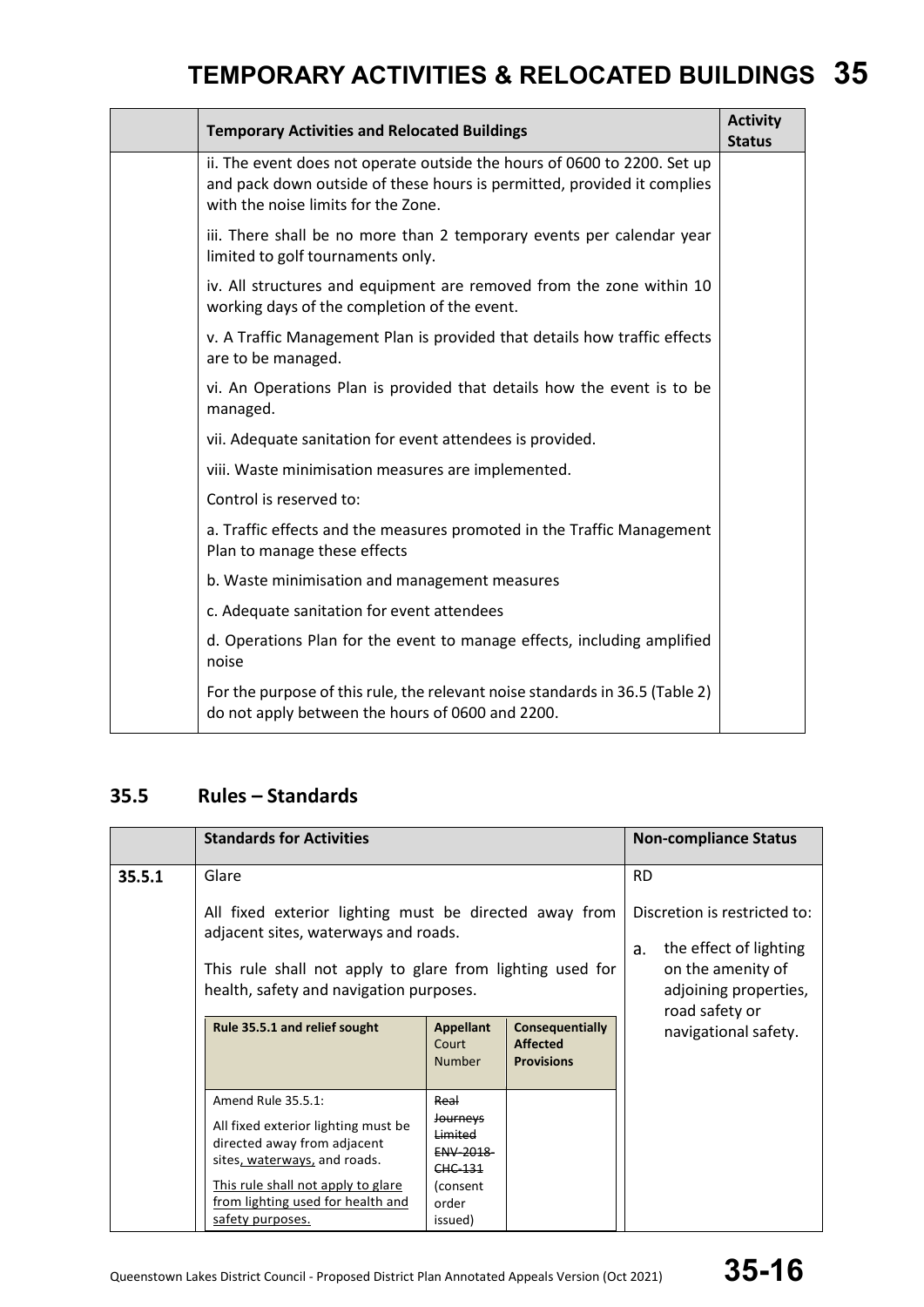|        | <b>Standards for Activities</b>                                                                                                                                                                                                                                                                                                    |                                                                                                                                                                                                                                                                                              |                |                |                                                                                                                                |                |                |                |                 | <b>Non-compliance Status</b>                                                                      |                                                                                                               |
|--------|------------------------------------------------------------------------------------------------------------------------------------------------------------------------------------------------------------------------------------------------------------------------------------------------------------------------------------|----------------------------------------------------------------------------------------------------------------------------------------------------------------------------------------------------------------------------------------------------------------------------------------------|----------------|----------------|--------------------------------------------------------------------------------------------------------------------------------|----------------|----------------|----------------|-----------------|---------------------------------------------------------------------------------------------------|---------------------------------------------------------------------------------------------------------------|
|        |                                                                                                                                                                                                                                                                                                                                    |                                                                                                                                                                                                                                                                                              |                |                | Real<br><b>Journeys</b><br>(trading as<br>Go Orange<br>Limited)<br>ENV-2018-<br><b>CHC-138</b><br>(consent<br>order<br>issued) |                |                |                |                 |                                                                                                   |                                                                                                               |
| 35.5.2 | <b>Waste Management</b>                                                                                                                                                                                                                                                                                                            | All temporary events with more than 500 participants at any<br>one time, and temporary filming with more than 200<br>participants, must undertake the event in accordance with<br>the Council's Zero Waste Events Guide, including the<br>submission of a completed 'Zero Waste Event Form'. |                |                |                                                                                                                                |                |                |                | <b>RD</b><br>a. | Discretion is restricted to:<br>the ability to<br>minimise and<br>manage waste from<br>the event. |                                                                                                               |
| 35.5.3 | Sanitation<br>All temporary events with an anticipated attendance of up<br>to 500 must provide a minimum number of toilet facilities in<br>accordance with the below table, or have ready access to<br>the same number of publicly-accessible toilets within a<br>150m walk from the event.<br>People<br>Duration of Event (hours) |                                                                                                                                                                                                                                                                                              |                |                |                                                                                                                                |                |                |                |                 |                                                                                                   | Discretion is restricted to:<br>the ability to provide<br>adequate sanitation<br>facilities for the<br>event. |
|        | Attending                                                                                                                                                                                                                                                                                                                          | $1 - 2$                                                                                                                                                                                                                                                                                      | 3              | 4              | 5                                                                                                                              | 6              | $\overline{7}$ | 8+             |                 |                                                                                                   |                                                                                                               |
|        | $1 - 50$                                                                                                                                                                                                                                                                                                                           | $\mathbf{1}$                                                                                                                                                                                                                                                                                 | $\mathbf{1}$   | 1              | $\overline{2}$                                                                                                                 | $\overline{2}$ | $\overline{2}$ | $\overline{2}$ |                 |                                                                                                   |                                                                                                               |
|        | 51-100                                                                                                                                                                                                                                                                                                                             | $\overline{2}$                                                                                                                                                                                                                                                                               | $\overline{2}$ | $\overline{2}$ | $\overline{2}$                                                                                                                 | 3              | $\overline{3}$ | 3              |                 |                                                                                                   |                                                                                                               |
|        | 101-250                                                                                                                                                                                                                                                                                                                            | 3                                                                                                                                                                                                                                                                                            | 3              | 3              | 3                                                                                                                              | 4              | 4              | 6              |                 |                                                                                                   |                                                                                                               |
|        | 251-500                                                                                                                                                                                                                                                                                                                            | $\overline{4}$                                                                                                                                                                                                                                                                               | 4              | 4              | 6                                                                                                                              | 6              | 6              | 8              |                 |                                                                                                   |                                                                                                               |
|        | <b>Advice Note</b><br>Weather conditions, the amount of food and beverages<br>consumed, and the availability of alcohol can increase toilet<br>usage by 30% - 40%.                                                                                                                                                                 |                                                                                                                                                                                                                                                                                              |                |                |                                                                                                                                |                |                |                |                 |                                                                                                   |                                                                                                               |